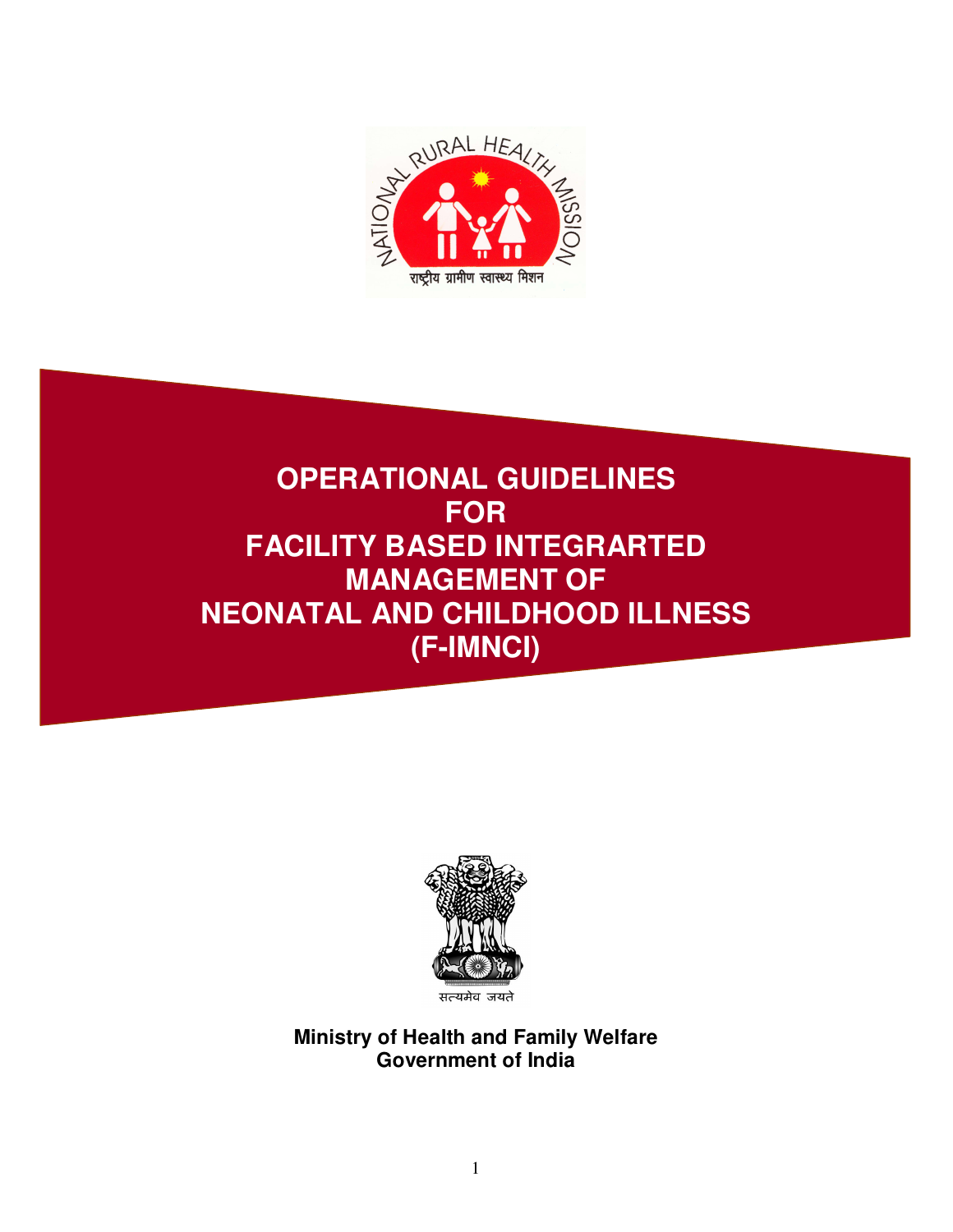# **Foreword**

The National Population Policy Goals aims at achieving an Infant Mortality Rate of 30/100,000 live births by the year 2010. The National Rural Health Mission launched in April 2005 reiterates this commitment.

The Ministry of Health and Family Welfare is implementing the Integrated Management of Neonatal and Childhood Illness (IMNCI) as a key child health strategy within the National Reproductive Child Health Programme II and the National Rural Health Mission. The aim of the strategy is to implement a comprehensive newborn and child health package at the household and the community level through medical officers, nurse and LHVs. However this excludes the skills required at facilities to manage new born and childhood illness. The long term program needs therefore can only be met if the health personnel and workers possess optimum skills for managing newborn and children both at the community level as well as the facility level. The F-IMNCI training manual would be able to provide the optimum skills needed at the facilities by the Medical officers and Staff Nurses.

According to the Bulletin on Rural Health Statistics 2007, there is an acute shortage of Pediatricians in the country; as against the required number of 4045 there are only 898 pediatricians in position. The introduction of F-IMNCI will help build capacities of the health personnel at facilities to address new born and child hood illness and thus help bridge this acute shortage of specialists.

The Child Health Division, Department of Health and Family Welfare have prepared these operational guidelines to enable States to roll out F-IMNCI in their States. I congratulate the Division and the other Professional Bodies, Development Partners and Field Experts who have given their whole hearted assistance for the development of this Operational Manual.

I am sure that this manual, when implemented in word and spirit, will go a long way in reducing the enormous burden of newborn and child mortality in our country.

Secretary (Health & Family Welfare)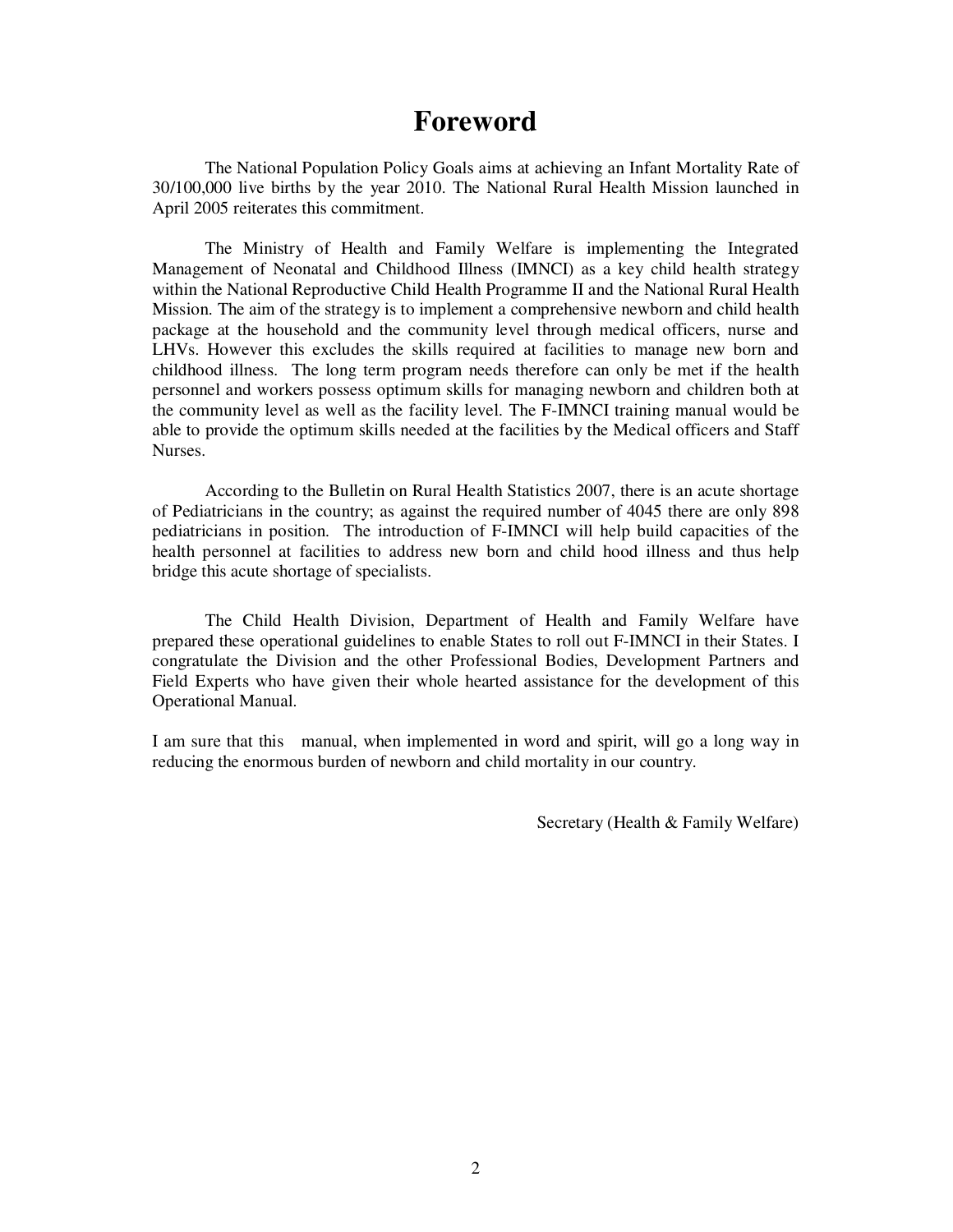# Preface

The Government of India is committed to achieve a reduction in infant and child mortality to achieve the National Population Policy and National Rural Health Mission Goal of Infant mortality of 30 per thousand live births. The Integrated Management of Neonatal and Childhood Illness (IMNCI) is the Indian adaptation of the WHO-UNICEF generic Integrated Management of Childhood Illness (IMCI) strategy and is the centrepiece of newborn and child health strategy under Reproductive Child Health II and National Rural health Mission.

F-IMNCI is the integration of the Facility based Care package with the IMNCI package, to empower the Health personnel with the skills to manage new born and childhood illness at the community level as well as the facility. It helps to build capacities to handle referrals taking place from the community. Referrals include the most common childhood conditions responsible for over 70 per cent of all deaths in children under the age of 5 years in resource poor setting.

The implementation of F-IMCI strategy will help improve the performance and quality of health workers. The critical element of this strategy is the evidence-based integrated approach with a focus on new born and child hood illness. This package will also help address the acute shortage of pediatricians at facilities.

An operational manual for implementation of F-IMNCI in States has been developed with inputs form various professional bodies such as Indian Academy of Pediatrics, NNF, WHO and UNICEF and Field level experts. It would not have been possible to bring out these guidelines without their active interest and support. I thank them all.

I would also like to place on record my appreciation for the hard work and untiring efforts put in by the the Child Health Division in developing these operational manual.

Joint Secretary (RCH)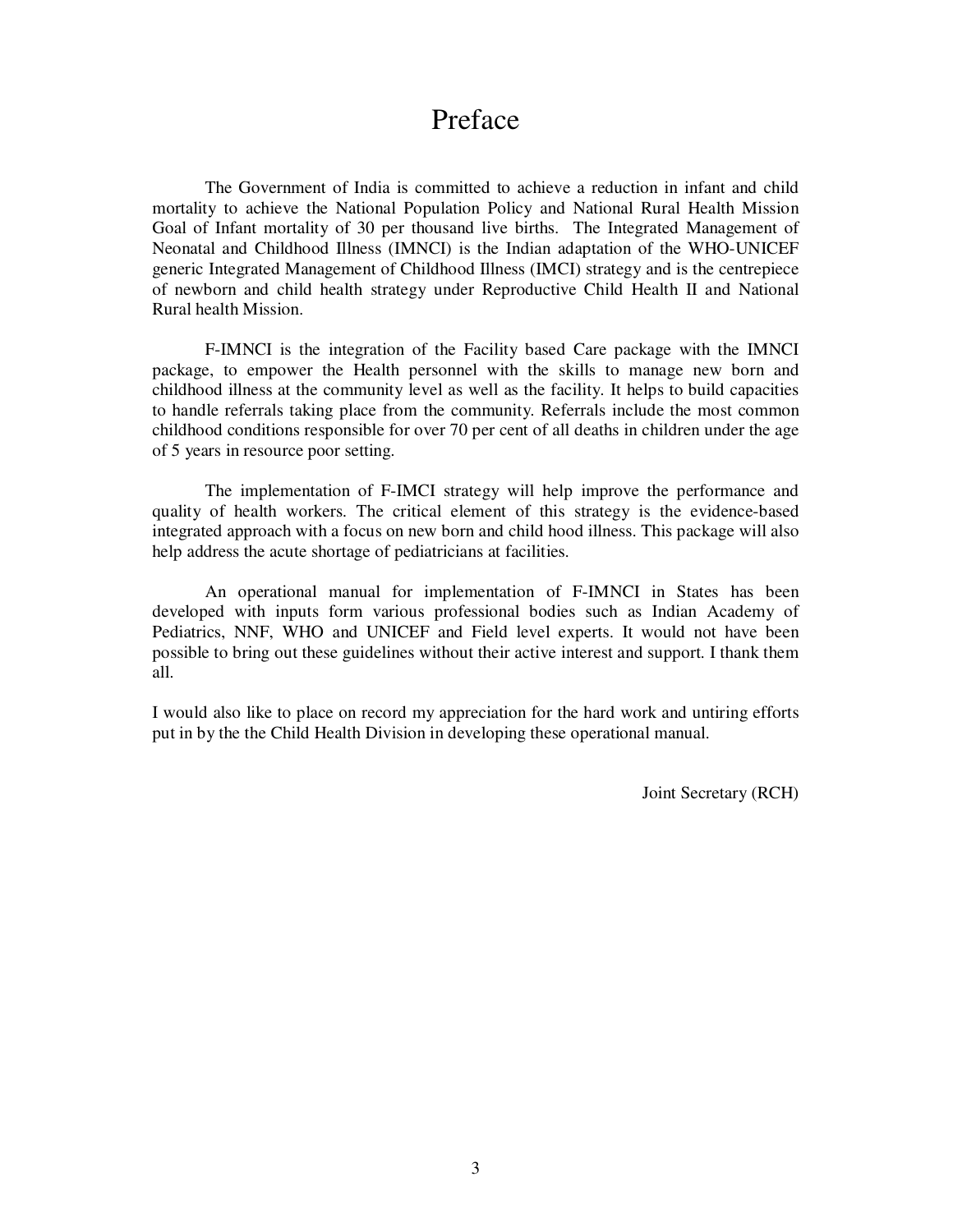### **Operational Guidelines for Facility Based Integrated Management of Neonatal and Childhood Illness (F-IMNCI)**

### **SECTION A: The package**

### **1. Introduction**

Bringing down Infant and Child Mortality Rates and improving Child Survival has been an important goal of the National Programmes of India. Since 1977 to 1992, programmes like Universal Immunization; Oral Rehydration Therapy (ORT) and Management of Acute Respiratory Infections (ARI) were implemented to address child mortality as vertical programmes. These programmes were integrated for the first time under the Child Survival and Safe Motherhood Programme in 1992 and made a part of the Reproductive & Child Health Programme in 1997.

As a result of these programmes, the Infant Mortality Rate (IMR) has come down significantly over the years from 114 in 1980 to 55 in 2007. It has, however, been seen that the IMR decline during the period 1980 to 1990 was 34 points (114 to 80), whereas the decline was only 12 points (80 to 68) during the period 1990 to 2000. The major was the very slow decline in the neonatal mortality rate. However in the subsequent years i.e. in 7 years  $(2001-2007)$  the decline in IMR has been 13 points  $(68-55)$ .

However, a large number of children continue to die during the first month of life (neonatal period) and efforts are required to tackle this situation of high Neonatal mortality in a much focused manner. At the same time efforts have to be continued to bring down child deaths due to diarrhea and acute respiratory infections as these continue to major causes of child mortality.

The Reproductive and Child Health programme (RCH) II under the National Rural Health Mission (NRHM) comprehensively integrates interventions that improve child health and addresses factors contributing to Infant and underfive mortality. The National Population Policy (NPP) 2000, the National Health Policy 2002 and the Tenth Five Year Plan (2002-07) and National Rural Health Mission (NRHM - 2005 – 2012) have laid down the goals for child health.

Under the RCH II National Programme – Implementation Plan, IMNCI approach has been mentioned as the centerpiece of newborn and child health strategy. As more and more physicians and health workers are being trained in IMNCI young infants and sick children are being referred to first referral facilities. Medical officers and Staff Nurses working in these facilities would be responsible for providing optimum care to the referred sick young infants and children. Hence building the capacity of the Health workers in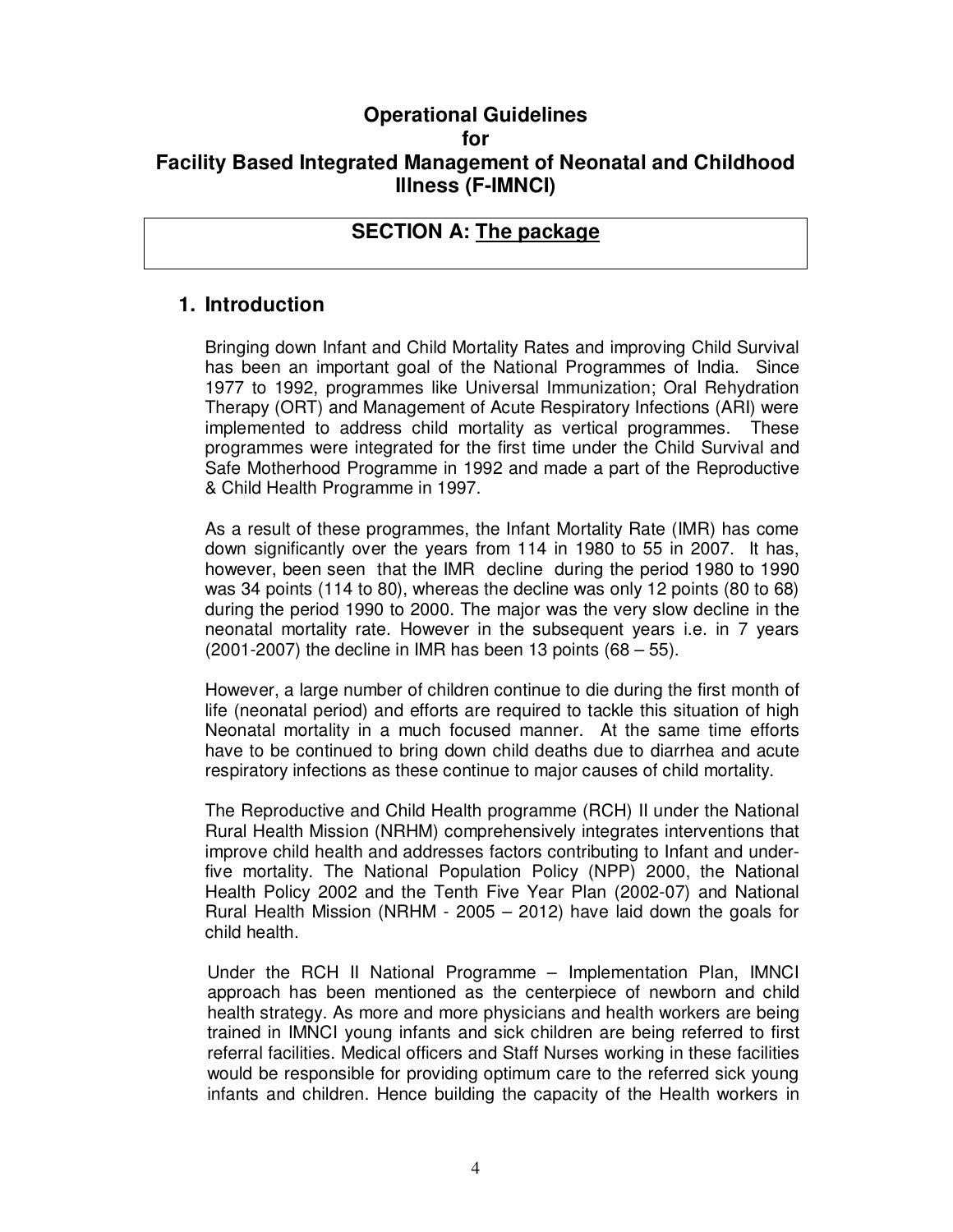these facilities to manage sick neonates and children acquires greater importance.

Facility Based Care for severely ill children is complementary to primary care for providing a continuum of care for severely ill children. Good quality inpatient care for children is required at these facilities to increase the impact of appropriate primary care interventions on child survival and to contribute to achieving the National Population Policy Goals, which aims to reduce child mortality to below 30 per 1000 live births.

Strengthening the health facilities is one of the main objectives of RCH-II under NRHM. Capacity building of medical officers and staff nurses also needs to be addressed simultaneously to provide quality care to sick children and newborns at facilities. It was therefore very essential to prepare standard guidelines for managing these cases in a first referral facility keeping in view available resources. Keeping in view the acute shortage of specialists (pediatricians) at facilities, it becomes important to build skills of the health staff at these facilities to manage referred sick newborn and children. F- IMNCI is such a package which enhances the skills of the health staff.

### 2. **What is Facility Based Integrated Management of Neonatal and Childhood Illness (F-IMNCI)**

F- IMNCI is an integration of the existing IMNCI package and the Facility Based Care package in to one package. The integrated approach of IMNCI and Facility based care; (F-IMNCI) therefore provides a continuum of quality care for severely ill newborns and children from the community and to the facility.

Majority of the health facilities (24x7 PHCs, FRUs, CHCs and District hospitals) do not have trained pediatricians to provide specialized care to the referred sick newborns and children, the F-IMNCI training will therefore help in skill building of the medical officers and staff nurses posted in these health facilities to provide this care.

### **3. The Facility Based Integrated Management of Neonatal and Childhood Illness (F-IMNCI) Package**

The F-IMNCI package has been developed by a committee of experts constituted by the Ministry of Health and Family welfare, Government of India. The committee members included members from professional bodies like the Indian Academy of Pediatrics (IAP) and the National Neonatology Forum (NNF), Development Partners, Heads of the Department of Pediatrics' from Medical colleges and field level experts.

.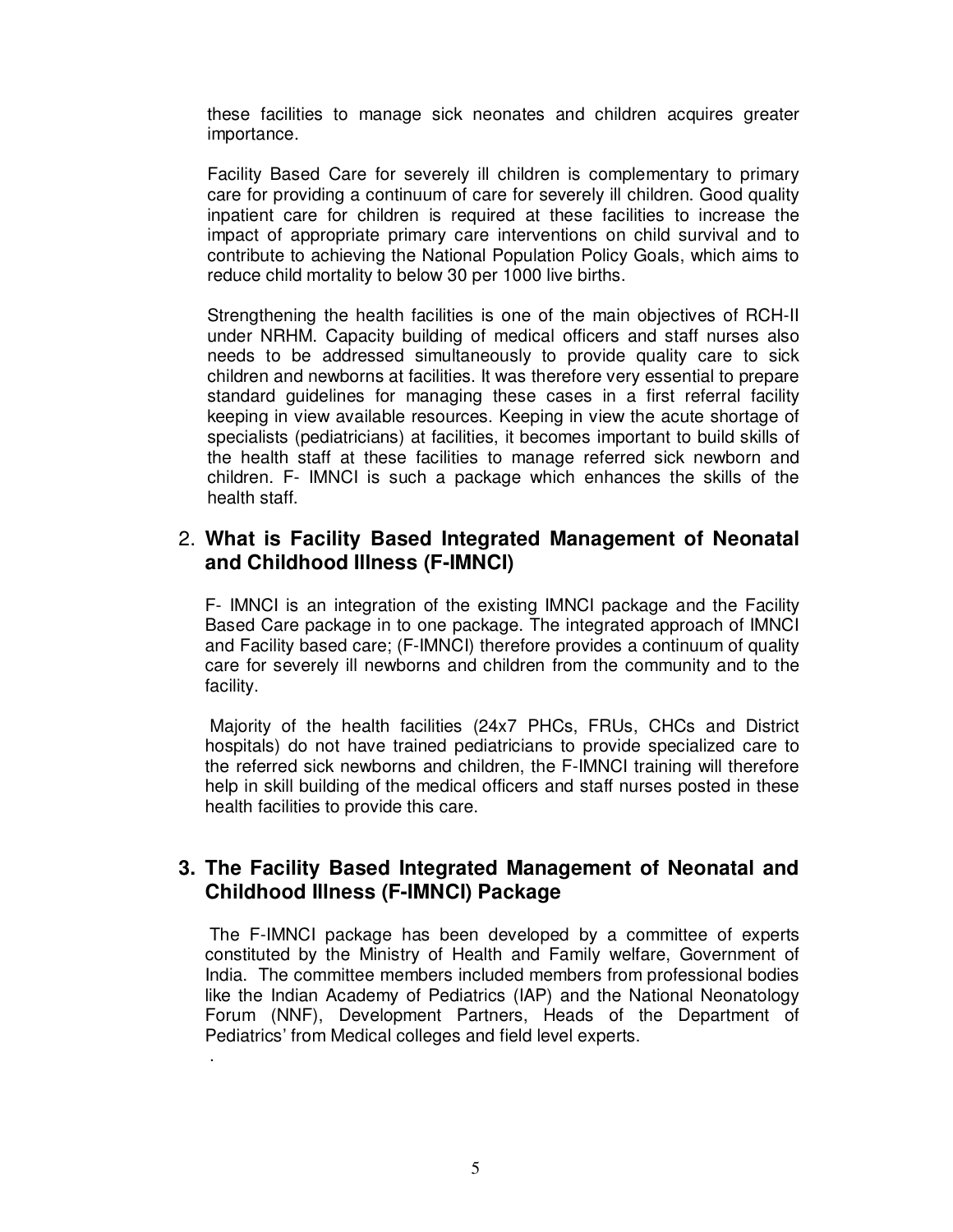This package includes the following:-

A) IMNCI training package:

- Set of 9 IMNCI modules for physicians
- IMNCI Physician chart book
- IMNCI photo book for Physicians
- IMNCI facilitator guide
- IMNCI indoor and out-patient guide
- IMNCI video CDs

B) Facility based care of sick newborns and children:

- Module1-Emergency Triage Assessment and Treatment (ETAT)
- Module2-Care of sick young infant
- Module3-Care of sick child
- Chart book
- Facility care video CD

| <b>IMNCI package (OUTPATIENT)</b>          | <b>FACILITY BASED CARE</b>                                      |
|--------------------------------------------|-----------------------------------------------------------------|
| Module1- Introduction                      | Module1- ETAT (Emergency Triage                                 |
| Module2-Assess & Classify the              | Assessment and Treatment)                                       |
| sick young infant age upto 2               | Triage<br>$\bullet$<br><b>Maintain Temperature</b><br>$\bullet$ |
|                                            | Check & Treat hypoglycaemia<br>$\bullet$                        |
| months                                     | Airway & Breathing                                              |
| Module3-Identify treatment for             | Give oxygen<br>$\bullet$                                        |
| the sick young infant                      | Circulation<br>$\bullet$                                        |
|                                            | <b>Coma and Convulsions</b>                                     |
| Module4-Treat the young infant             | Dehydration                                                     |
| and Counsel the mother                     | Module2- Facility based care of sick                            |
| Module5-Assess & Classify the<br>$\bullet$ | young infant<br>Care at birth including neonatal                |
| sick child age 2 months up to 5            | resuscitation                                                   |
|                                            | Care of newborn in postnatal<br>$\bullet$                       |
| years                                      | ward                                                            |
| Module6-Identify treatment for             | Management of sick newborn<br>$\bullet$                         |
| the sick child                             | Management of low birth weight<br>babies                        |
| Module7-Treat the child                    | Neonatal transport                                              |
|                                            | Module3- Facility based care of sick                            |
| Module8-Counsel the mother                 | child                                                           |
| Module9-Follow- up                         | Case Management of Children                                     |
|                                            | Presenting with Cough or Difficult                              |
|                                            | <b>Breathing</b><br>Case Management of Children                 |
|                                            | Presenting with Diarrhoea                                       |
|                                            | Case Management of Children                                     |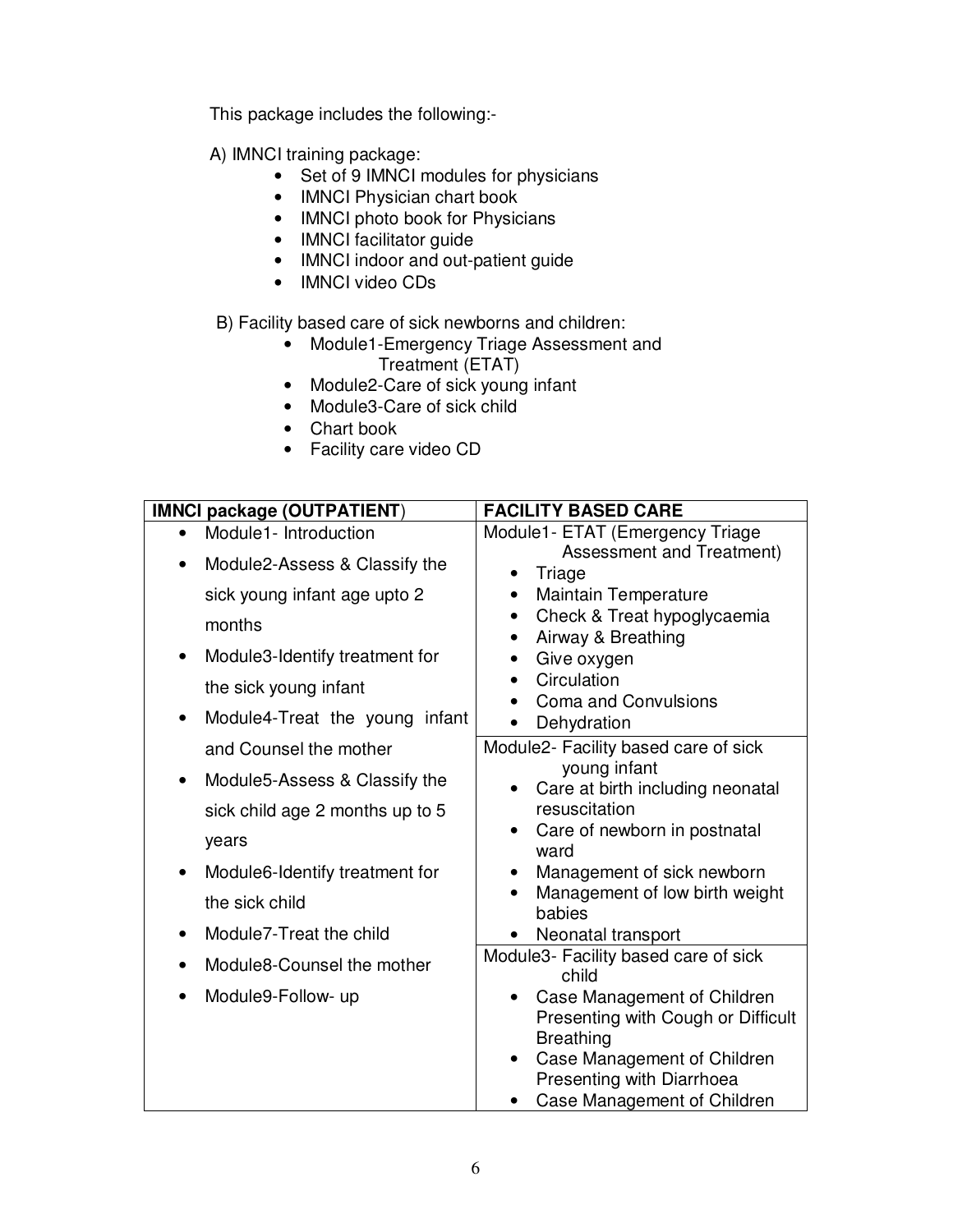| <b>Presenting with Fever</b>             |
|------------------------------------------|
| Management of Children with              |
| Severe Anaemia                           |
| Case Management of Children<br>$\bullet$ |
| with Severe Malnutrition                 |

### **4. Components of F-IMNCI**

### **Training**

**F-IMNCI is skill based training.** The training is based on a participatory approach combining classroom sessions with hands-on clinical sessions.

Broadly, two categories of training are included:

- 1. Medical officers and nurses not trained in IMNCI and working at health facilities would get the full package of training with duration of training being 11 days (see agenda in annex1).
- 2. Medical officers and nurses already trained in IMNCI will receive a training of facility based care portion (FBC) of 5 days duration only. There is no need for the whole package as these persons are already trained in IMNCI.

| <b>PRE-TRAINING</b><br><b>STATUS</b> | <b>PACKAGE TO BE USED</b>                        | <b>DURATION</b> |
|--------------------------------------|--------------------------------------------------|-----------------|
| <b>IMNCI</b> not trained             | F-IMNCI complete package                         | 11 days         |
| <b>IMNCI</b> trained                 | <b>Facility based care</b><br>package of F-IMNCI | 5 days          |

*While training is an important input for implementation of F-IMNCI, this is not the only one. Effective implementation of F-IMNCI in a district also involves the following components*.

- **Improvements to the health system.** The essential elements should include:
- $\cdot \cdot$  Ensuring availability of the essential drugs and functional equipments with workers and at facilities covered under F-IMNCI.
- $\div$  Referral mechanisms should be put in place to ensure that an identified sick infant or child can be swiftly transferred to a higher level of care whenever needed. Every health worker must be aware of where to refer a sick child and the staff at appropriate health facilities must be in position to identify and acknowledge the referral slips promptly and give priority care to the sick children.
- Functioning referral centres should be identified, especially where healthcare systems are weak, referral institutions identified could be developed as a private/public partnership for F-IMNCI. Referral mechanism like 108/ EMRI could be made a part of the F-IMNCI referrals.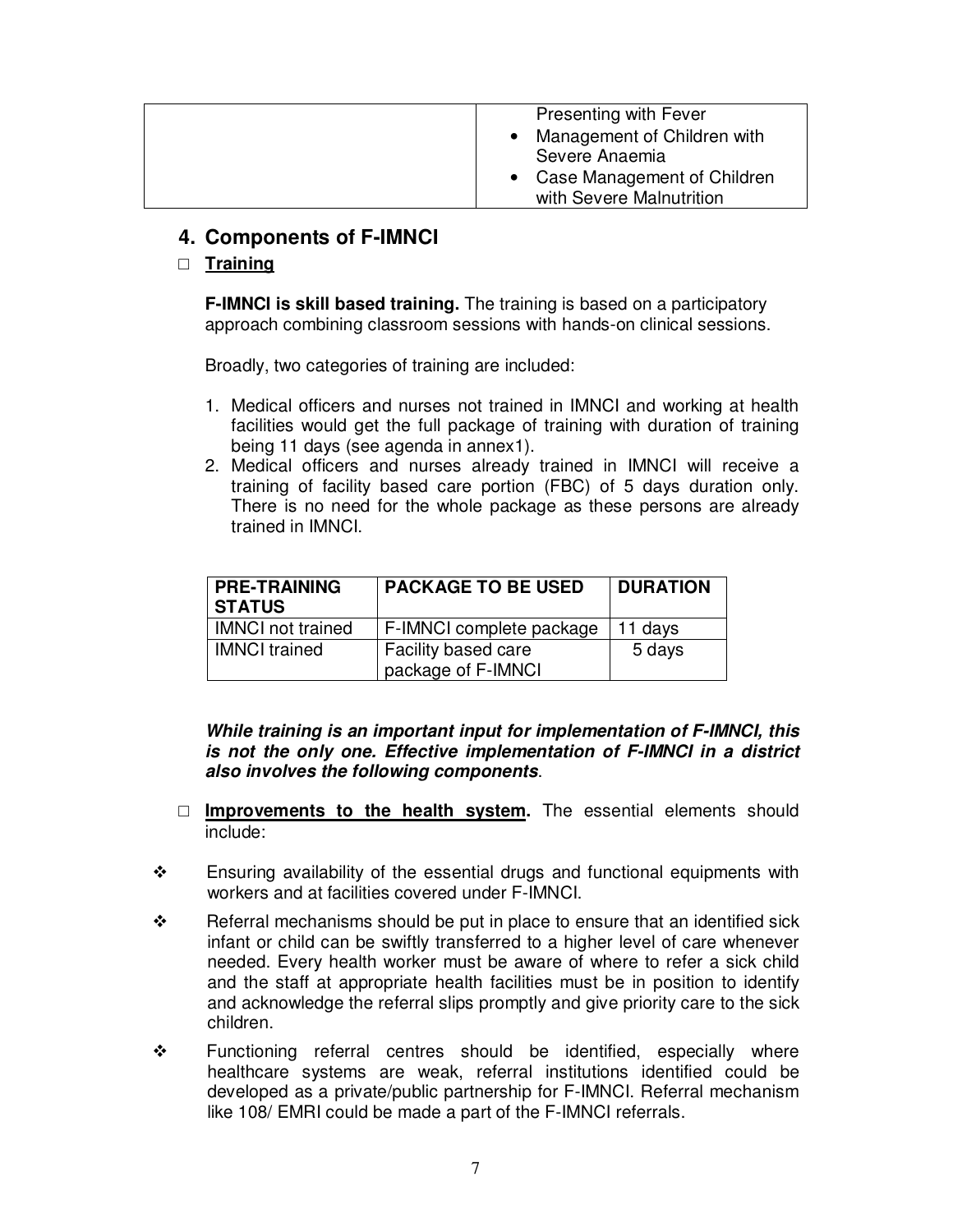- > Availability of F-IMNCI trained health manpower at CHCs/FRUS and 24 x 7 PHCs should be ensured throughout the day so that all cases are attended. The trained staff (in F-IMNCI) should not be transferred from the health facility for minimum period of 2-3 years.
- $\cdot \cdot$  Supervision and monitoring through follow up visits by trained supervisors as well as on-the-job supportive supervision
	- **Improvement of Family and Community Practices** Counseling of families and creating awareness among communities on their role is an important component of F-IMNCI this includes
		- Promoting healthy behaviors such as good care practices  $-$ (early initiation and exclusive breastfeeding), recognition of danger signs in a new born and child, early care seeking etc.
		- BCC/IEC campaigns for awareness generation.
		- Counseling of care givers and families on management of the sick new born and child should be ensured by staff at these facilities.

Implementation of F-IMNCI in the districts has to be seen as part of the overall Child Health Strategy under Child Health Programme- Phase II and the National rural health mission/Reproductive. *"While training of the staff will need special efforts, the Coordination mechanisms, improvement in the health systems and improvement in family and community practices should be a part of the ongoing activities under the RCH Programme-Phase-II and National Rural Health Mission".*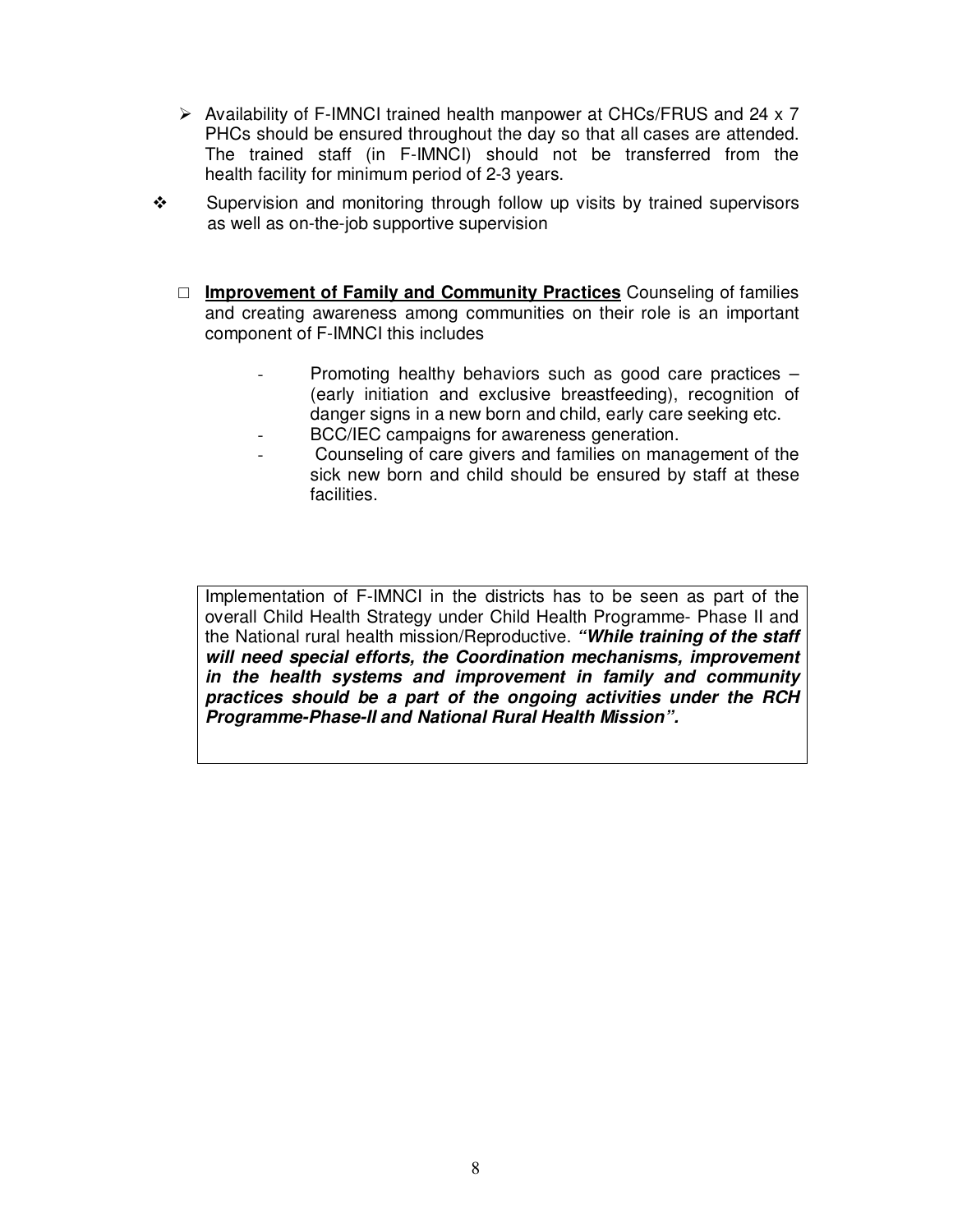## **SECTION B: Institutional Arrangements**

F-IMNCI is an important Child Health Intervention to be implemented as part of NRHM/RCH-II. Training for F-IMNCI will therefore be part of the overall training plan under RCH-Phase II/NRHM.

### **1. State Level**

- **Appoint a nodal officer for F-IMNCI.** Iimplementation of F-IMNCI would require coordination at all levels. It is therefore suggested that at the State level, the existing IMNCI nodal officer be designated as nodal officer for F-IMNCI and the State RCH Programme Director as the overall in charge for the implementation of F-IMNCI in the State.
- **Set up a co-ordination Group.** F-IMNCI is a major intervention for bringing down IMR. It is therefore necessary that a proper coordination mechanism is put in place at the State level. The coordination mechanism should include members from the Departments of medical education and Health; Development partners, Professional Bodies, and Senior Faculty members of Medical Colleges. The Faculty members of the Medical Colleges will not only be involved in F-IMNCI implementation but also in pre- service training of medical and nursing students. The coordination group should be part of the State Health Mission of the NRHM.

The activities of the coordination group would include the following:- (i) Provide technical support for implementation of F-IMNCI, (ii) monitor financial expenditures, (iii) review logistics of drugs supply and equipment (iv) review progress of the implementation of F-IMNCI every quarter.

- **Arrange printing and supply of training material.** F-IMNCI Training materials developed at the central level will be shared with the States. The soft copies of modules, charts, booklets, videos and facilitators guides will be made available to States for facilitating the training under F-IMNCI. Requirement of funding for printing the training material may be reflected as part of State PIPs.
- **Create pool of State level trainers.** Depending on the number of districts selected and the availability of medical colleges, States are to work out their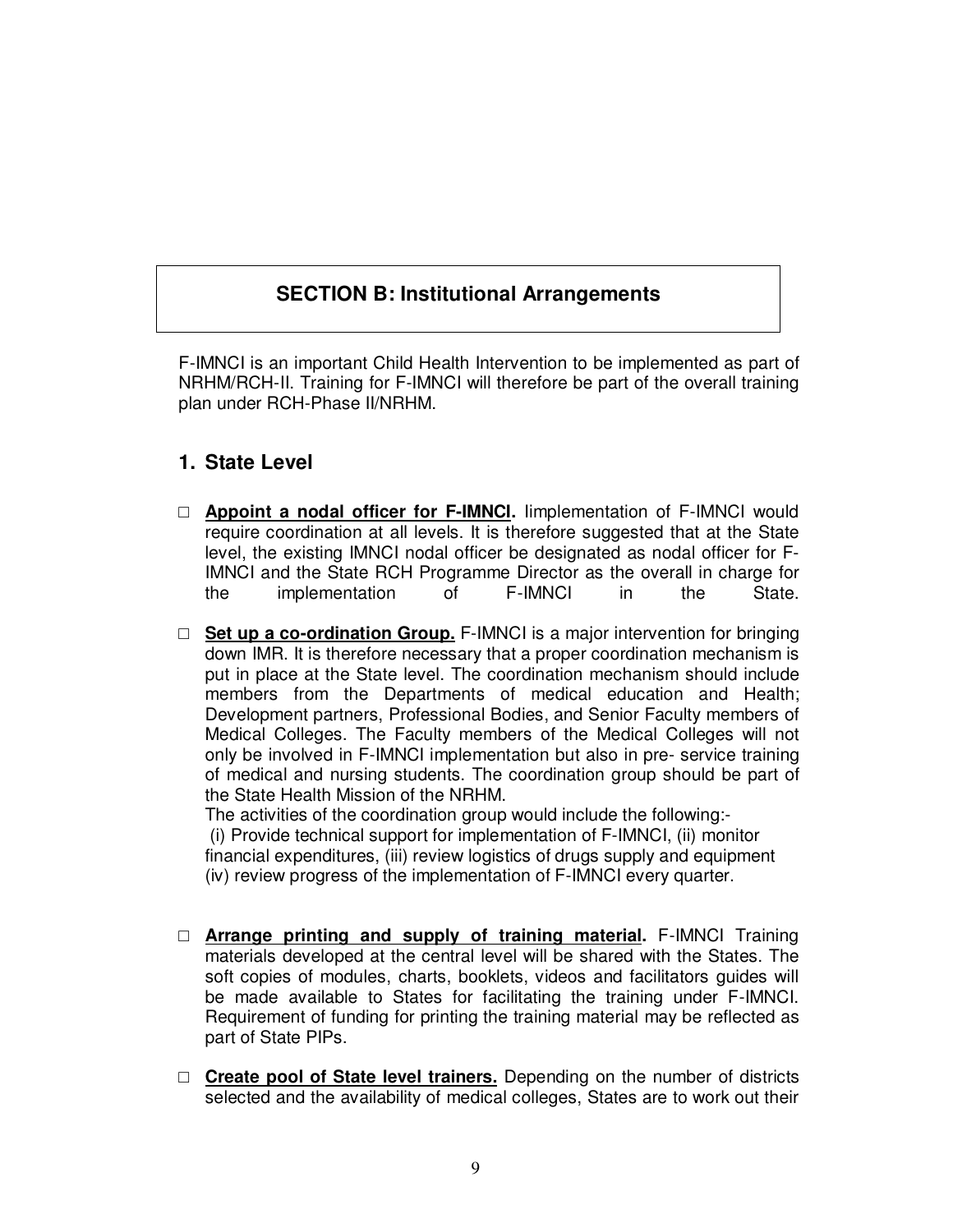requirement for State level trainers. These trainers are required for training and also to monitor quality of training in the districts. These trainers will be trained at State Nodal training institution (Medical College). Existing IMNCI trainers would be developed into F-IMNCI trainers and utilized to implement F-IMNCI.

 **Select priority districts for F- IMNCI implementation.** F-IMNCI will have to be implemented in a well planned manner as it requires a great deal of time and resources. It is therefore suggested that initially only CHCs/FRUs and 24 x7 PHCs having adequate deliveries (a minimum of 3-4 deliveries every day) in a month. The initial trainings may be restricted to high mortality districts.

#### **Each state should strive to complete implementation of F-IMNCI in all the districts by 2012.**

**The states which have not included F-IMNCI in their earlier PIPs may do so from the next year.**

*There will be 2 kinds of situations in each state i.e. one in which medical officers and nurses are trained in IMNCI. In such situations train the medical officers and nurses in the facility based care package of F-IMNCI.*

*In the second situation where medical officers and nurses are not trained in IMNCI, train them for 11 days using the complete package of F-IMNCI package.*

#### **Monitoring, follow-up and review of implementation of IMNCI**

States will need to carefully monitor the health facilities of the trained medical officers and nurses under the NRHM. The monitoring tools for a health facility should include:

- 1. Percentage of medical officers and nurses trained in F-IMNCI
- 2. Availability of essential drugs and functional equipment (see annexure)
- 3. Number of sick young infants admitted and managed (Sepsis, Asphyxia and Low birth weight)
- 4. Number of sick children admitted and managed (Severe pneumonia, Severe dehydration, Fever, Severe acute malnutrition)
- 5. Severely malnourished children detected should be linked with the NRC being developed in the States.
- **Identify the state nodal institute for F-IMNCI training.** The institute must have adequate case load of new born and under five children (both sick and normal) and good facilities for training and should be designated as the state nodal institute. The institute must have a dedicated trained staff.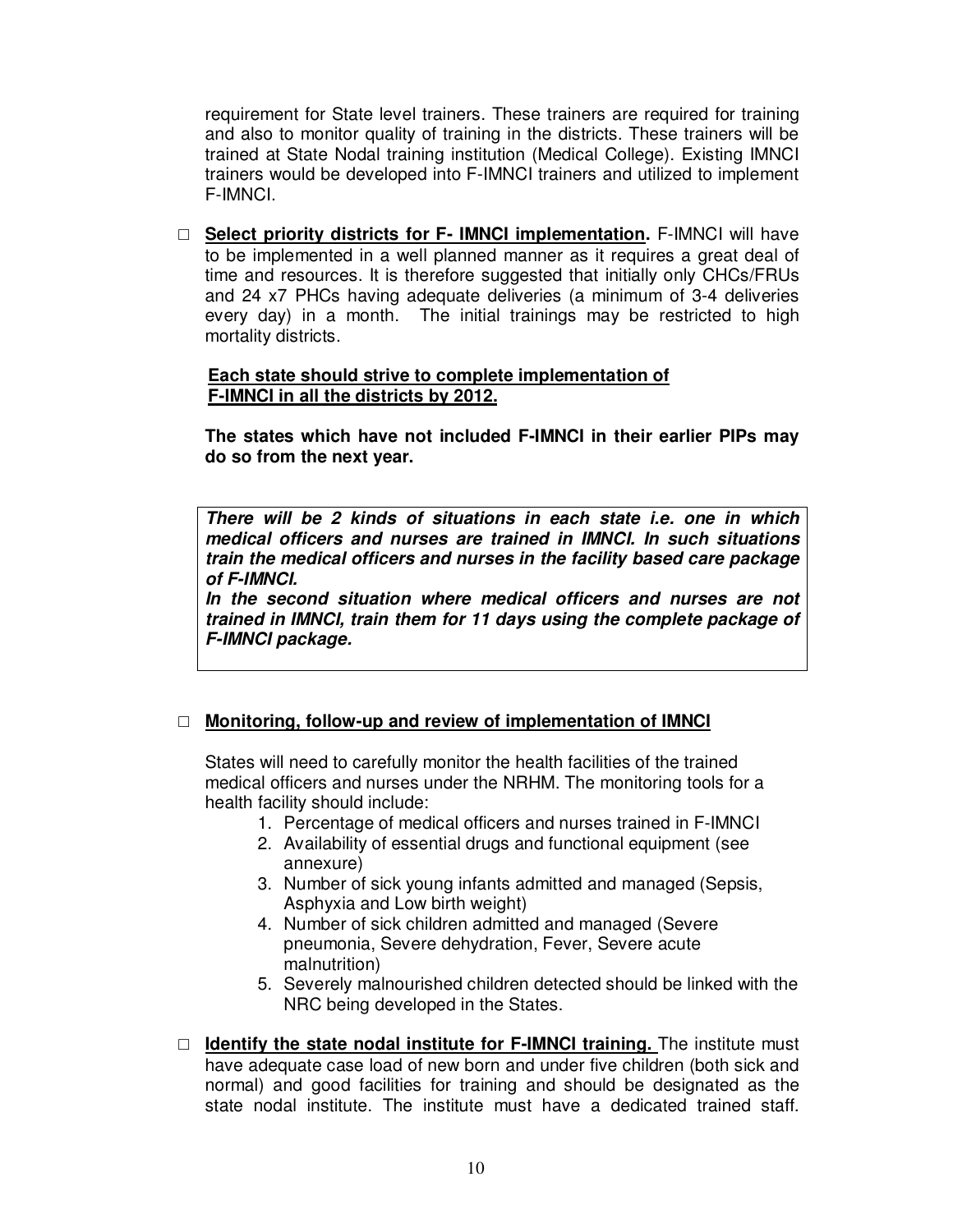Medical colleges may be used for this purpose as they would generally have all the prerequisites.

#### **IEC activities**

Improving community behaviors for newborn and child care is an important objective of F-IMNCI. This should be achieved through IEC/BCC activities as a part of RCH/NRHM BCC strategy. The messages should be consistent with F-IMNCI protocols/guidelines. Major emphasis should be laid on early care seeking by the families for sick newborn (through recognition of danger signs) and children and ensuring quality care in the health facilities by trained and skilled staff. F-IMNCI wall charts for assessment and management of sick babies should be displayed in the OPD, Indoor and emergency room for regular use of health providers.

F-IMNCI Training is part of RCH- II Training. The funding will be based on the norms as applicable under the RCH Programme. The requirement of funds on the basis of the RCH norms will have to be projected by States as part of the overall budget under the RCH Programme.

### **2. District Level**

 **Appoint District Coordinator for IMNCI**. The district IMNCI nodal officer should be designated as district coordinator for F-IMNCI. District Coordinators will attend the 'F-IMNCI orientation workshop organised by the State.

#### **Set up an IMNCI Coordination Group.**

 $\Box$  The purpose of the coordination group is to (i) coordinate and plan F-IMNCI training and implementation (ii) recommend district F-IMNCI monitoring on a regular basis, (iii) organize and schedule F-IMNCI trainings, (iv) review progress of F-IMNCI training on a quarterly basis. The F-IMNCI coordination group should be part of the District Health Mission.

#### **Develop a detailed plan for IMNCI Implementation in the District.**

 $\Box$  Each district will need to formulate a detailed training plan/ training calendar and budget funds accordingly. The plan will reflect in detail overall training workload and gradual coverage of all the Medical Officers and nurses in 24x7 PHCs, FRUs, CHCs and district hospital. In addition, selection of training sites, number of trainers and training materials, training calendar, referral, and monitoring and review arrangements should be addressed well in advance.

F-IMNCI Training is part of RCH-Phase II Training. The funding will be based on the norms of TA/DA and other expenses as applicable under the RCH Programme. The requirement of funds on the basis of the norms will have to be projected as part of budget under the flexi-pool funding for RCH Programme.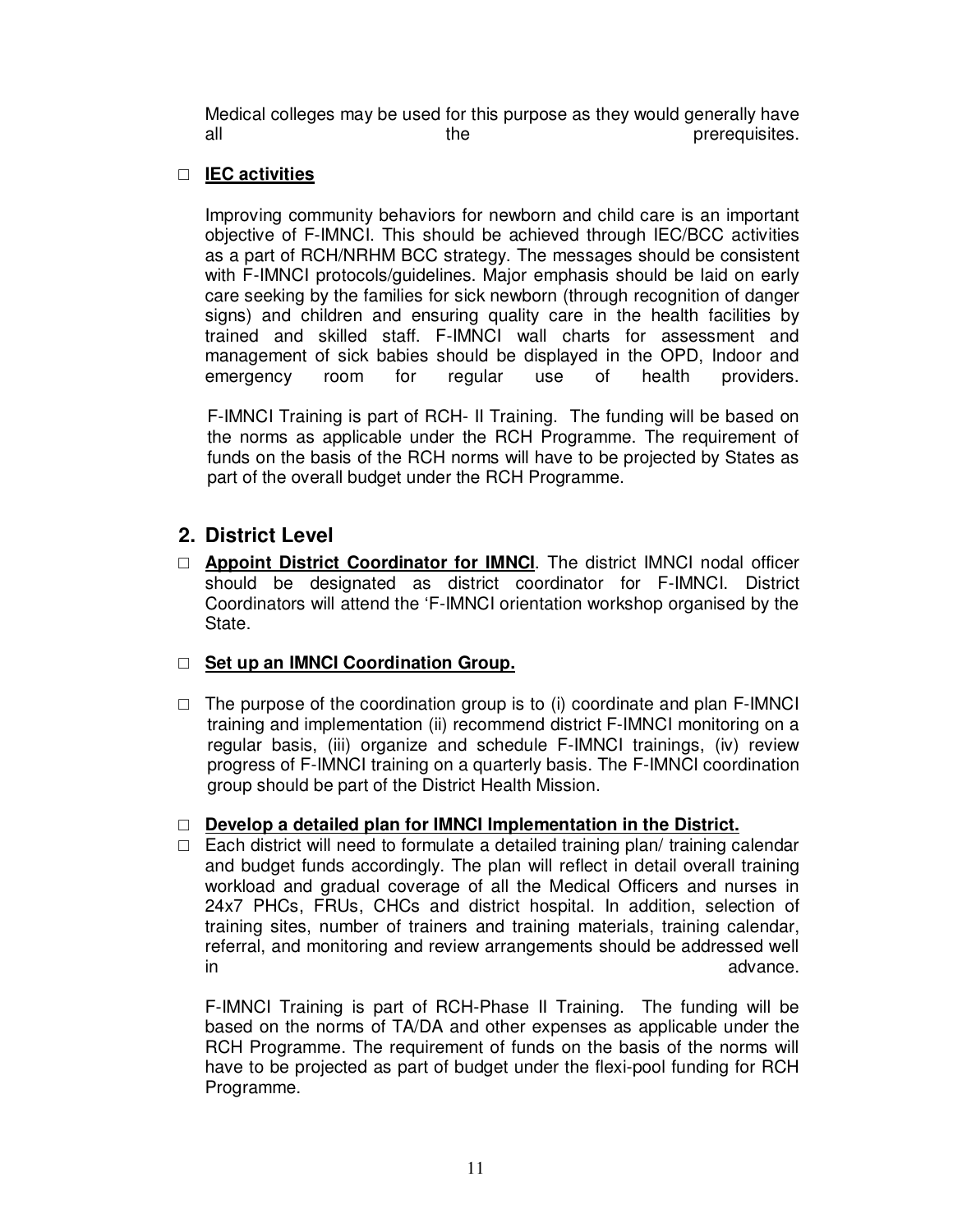As with the State F-IMNCI plan, the District F-IMNCI plan should be planned and presented together with the District NRHM / RCH II plan, not in isolation. Before advancing, this plan will need to be approved by the state F-IMNCI coordination group for F-IMNCI and will form the basis of implementation as also for monitoring and the periodic reviews to be undertaken at the district level.

#### **Ensure timely supplies & logistics, supervision and follow-up**

Uninterrupted timely supply of drugs and equipments and maintenance of equipments as listed out at annexure A, B, C; an issue which needs to be addressed by all States if implementation of F-IMNCI is to be ensured. Since the workers acquire new skills in the F-IMNCI training, it is imperative to provide on-the-job guidance to them. Regular supportive supervision in the form of skill reinforcement, facility support and record review has to be ensured. Rogi Kalyan Samitis (RKS) can ensure the drugs and equipment need of the health facilities.

#### **IEC activities**

This has been detailed earlier.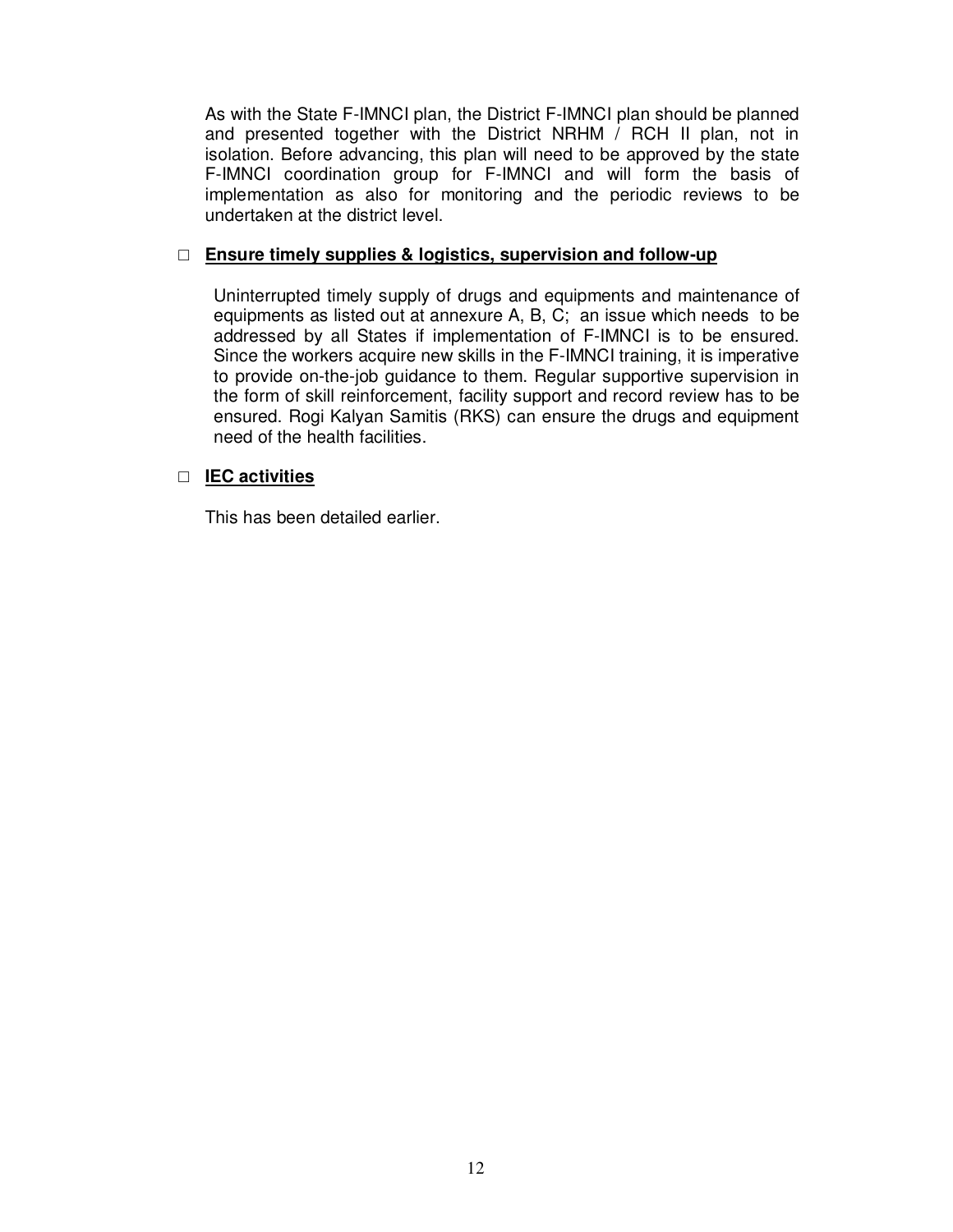# **SECTION C : Training in F-IMNCI**

### **1. Focus on Skill Development**

The training under F-IMNCI is focused on applied skill development. Around 50% of training time is spent building skills by *"hands-on training"* involving actual case management and counselling, the remaining 50% is spent in classroom sessions, building theoretical understanding of essential health interventions. The hands-on training is undertaken through clinical training sessions in hospitals.

*Skill development is critical to the implementation of F-IMNCI.*

### **2. Training at two levels**

- o **Inservice training for the existing staff –** The existing staff in the 24x7 PHCs, FRUs, CHCs and District hospitals will have to be provided in-service training in a phased manner. The objective of the training effort would be to ensure that all medical officers and nurses are trained in F-IMNCI.
- o **Pre-Service Training –For including F-IMNCI in the pre-service teaching of doctors and nurses.** *The State Governments will need to issue instructions in this regard.*

### **3. Personnel to be Trained**

| <b>Type of Training</b>                                                                                              | Personnel<br>be<br>to<br>trained      | <b>Duration</b> | Package<br>to<br>be used                            | <b>Place of</b><br><b>Training</b>           |
|----------------------------------------------------------------------------------------------------------------------|---------------------------------------|-----------------|-----------------------------------------------------|----------------------------------------------|
| The<br>entire<br>F-<br>package<br>οf<br><b>IMNCI</b> training<br>for<br>personnel<br>not<br>trained in <b>IMNCI</b>  | Medical Officer and<br><b>Nurses</b>  | 11 davs         | <b>F-IMNCI</b><br>package                           | Medical<br>college<br>/District*<br>Hospital |
| Facility based care<br>package<br>F-<br>οf<br><b>IMNCI</b><br>for<br>personnel<br>already trained in<br><b>IMNCI</b> | Medical Officers and<br><b>Nurses</b> | 5 days          | <b>Facility based</b><br>care package<br>of F-IMNCI | Medical<br>college<br>/District*<br>Hospital |

There are 2 types of trainings under F-IMNCI

**\*** While medical college will be an ideal place for training, a big district hospital or a private health facility with adequate deliveries and admitted cases of sick newborns and children under 5 years of age (at least 5 each) can be used as a site for training.

\*\* An orientation meeting of 1 to 2 days may be organized for planners and key personnel such as senior health functionaries and other stake holders to orient them about F-IMNCI and its implementation plan.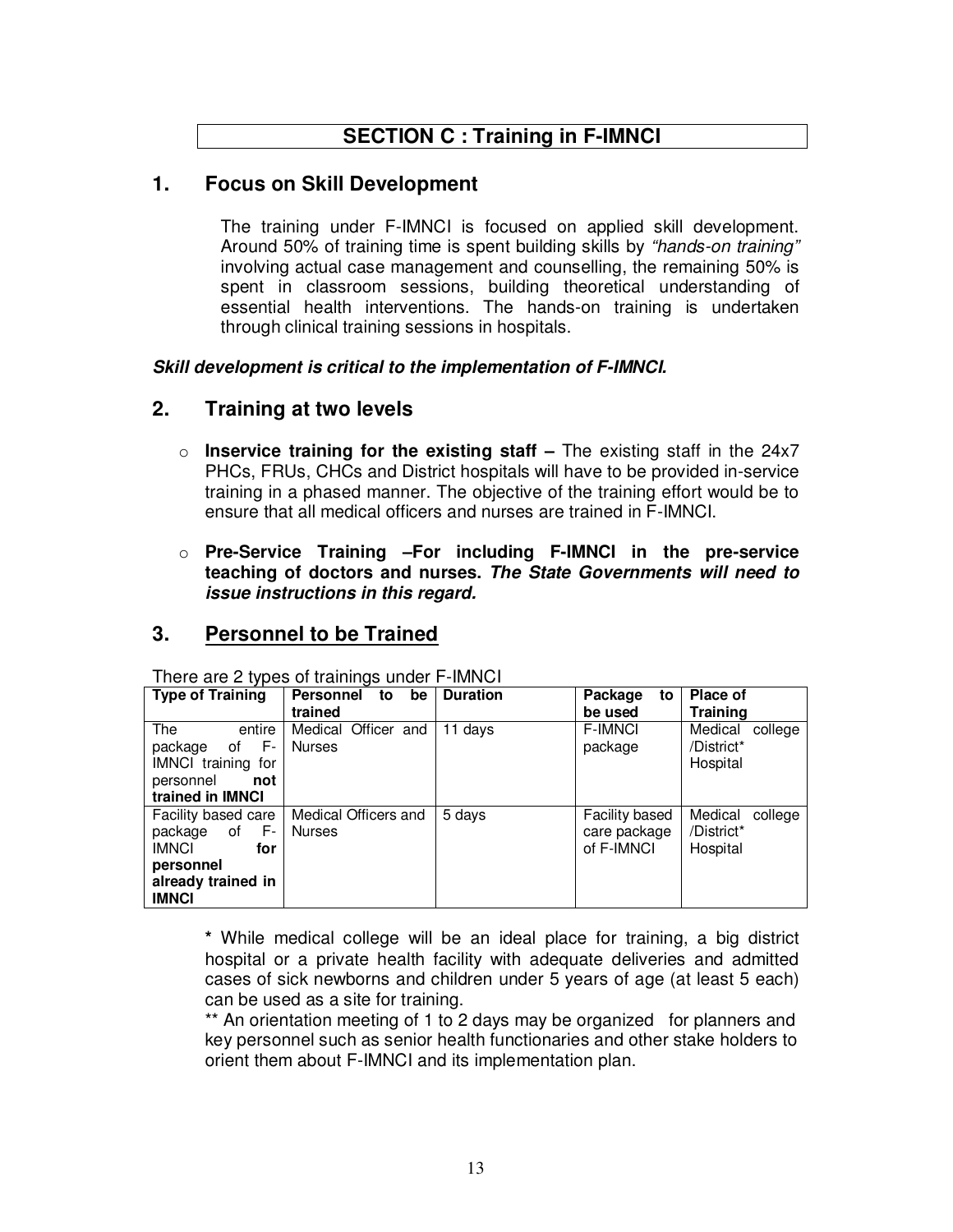### 4. **Training of Trainers**

For training of the medical officers and nurses it would be essential to have adequate number of trainers within the state and districts. **The trainers at state level include faculty from the departments of pediatrics and community medicine of the medical colleges. The trainers at district level include all the pediatricians in the district. All F-IMNCI facilitators undergo 11 days F-IMNCI training or 5 days Facility based care training if already trained in IMNCI.** The TOT for State and District facilitators will be facilitated by National F-IMNCI facilitators. Districts with limited manpower might also consider including freelance facilitators (private paediatricians or retired teachers from the medical colleges but adequately trained in F-IMNCI.

### **5. Number to be trained**

Keeping in mind the participant to facilitator ratio of 1:4-6 (one trainer to 4 – 6 participants) and availability of adequate number of facilitators at all times, it is felt that a total of 16-18 participants should be included for each training.

### **6. Training Institutions**

Each state will need to train adequate number of trainers for training the medical officers and nurses. Therefore the state will have to identify a Regional Training Centre. Since training is mainly skill based, choice of the regional or local medical college is obvious. The Departments of Pediatrics and Preventive & Social Medicine in each college will have to take up this responsibility. Another benefit of selecting the medical colleges as regional training centre would be in the pre-service training of undergraduate students. The staff of these medical colleges will be trained by National F-IMNCI facilitators.

In addition the state has to identify training institutions for medical officers and nurses. As F-IMNCI training focuses on building skills by hands on training on cases, the selected institution for training should have sufficient load of inpatient newborns and sick children to provide case material for hands on training. Do not select facilities that are not busy because it will not be possible to show enough number of sick children. In addition to medical colleges other centres including district hospitals and private centres can also be used for training provided they have the requisite clinical material and facilities for training available.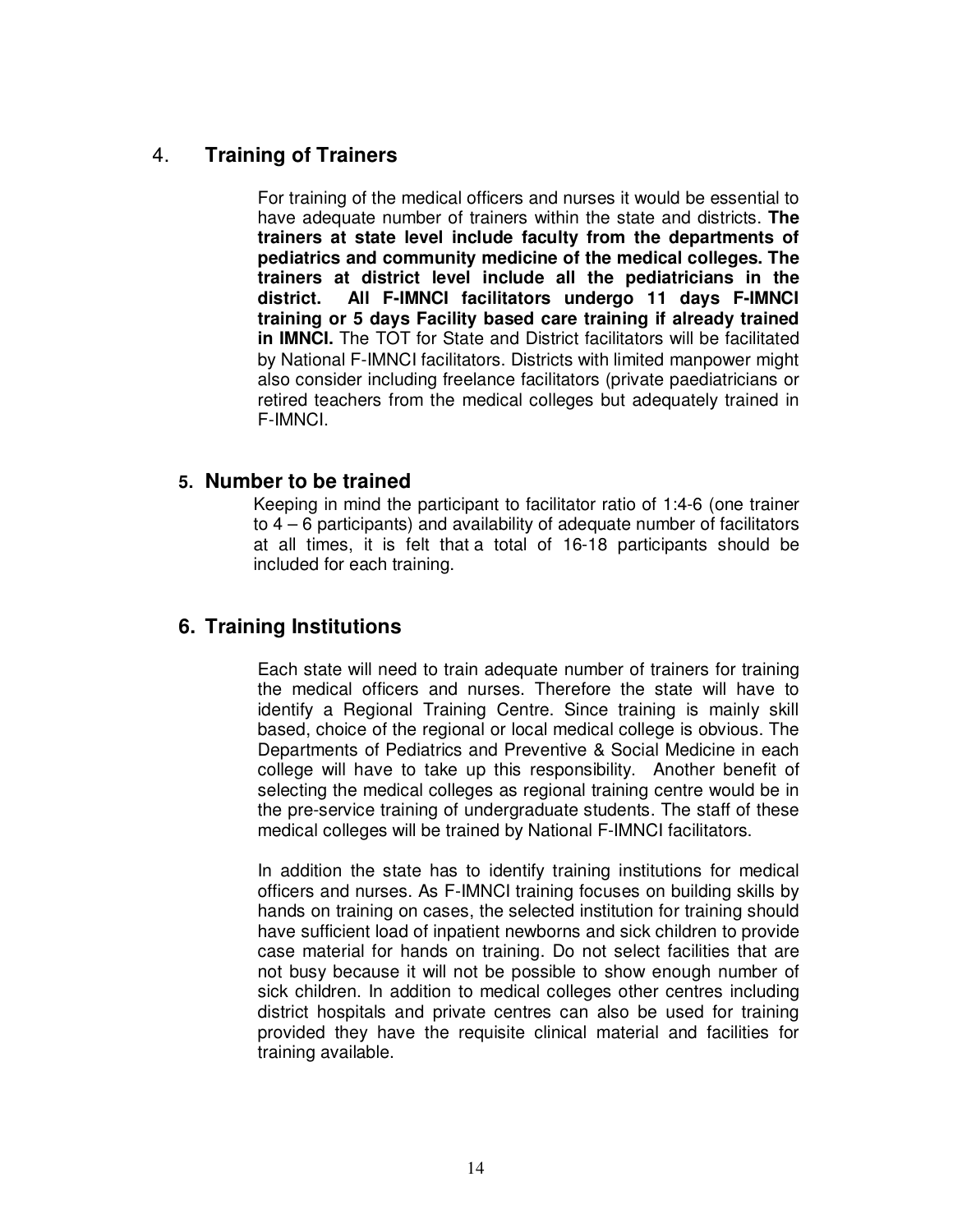### **7. Pre-service Training**

Pre-service training in medical colleges will need to include training on F-IMNCI in the training schedules of undergraduate students and interns, during their postings in the Departments of Paediatrics and Preventive & Social Medicine. Staff Nurse's training schools will need to include training on F-IMNCI in their training schedules. The State Governments will need to issue instructions in this regard to be implemented by teaching institutions by respective directorates.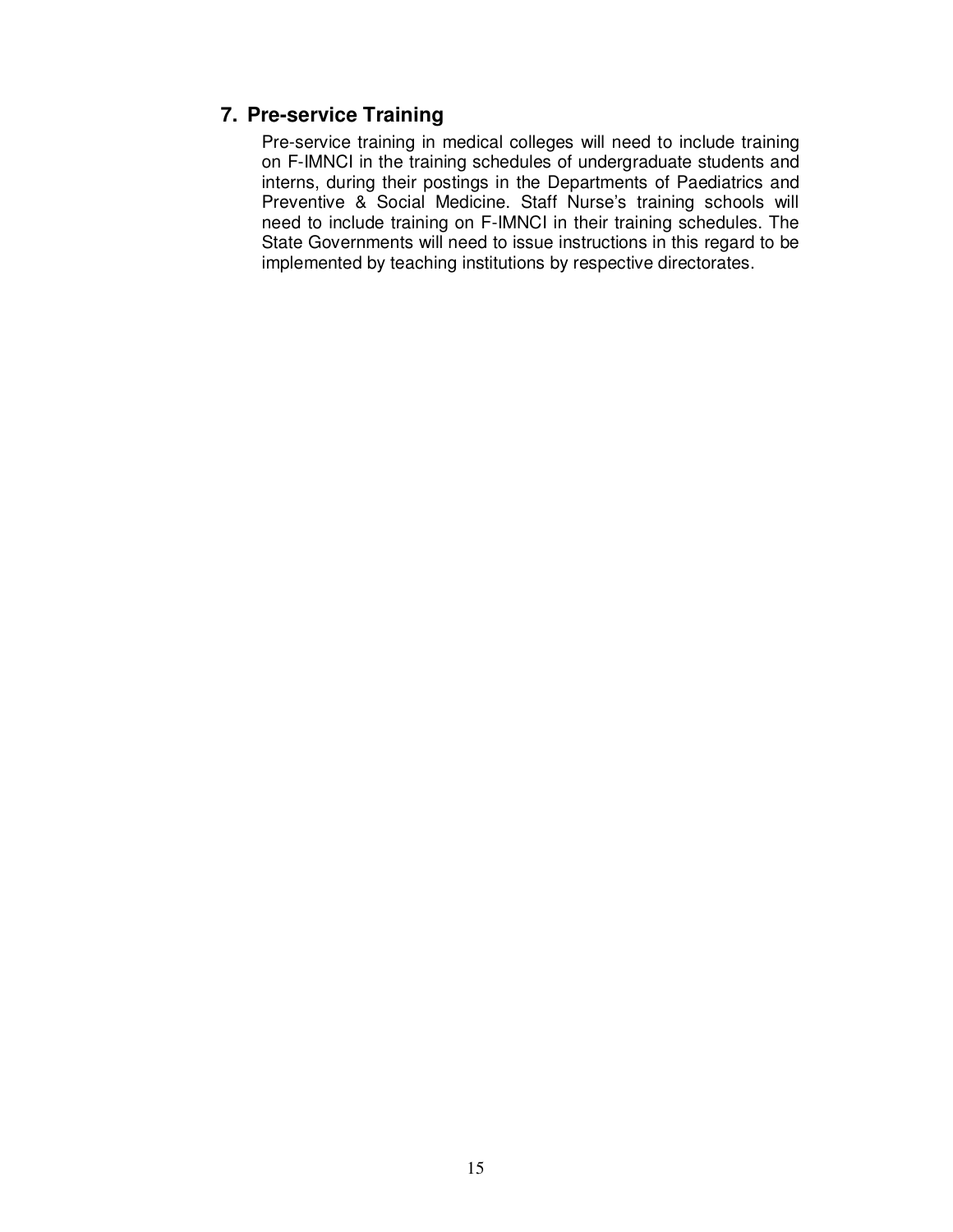### **SECTION D: Funding arrangements for F-IMNCI Trainings**

#### **1. State Level training:**

 **TRAINING OF TRAINERS:** The state needs to develop a pool of Trainers who have undergone the training of the Trainers course. (Faculty of Medical Colleges of departments of Pediatrics and Community medicine and District Pediatricians could be trainers). The States needs to provide adequate budget in their NRHM/RCH-II-Programme and Implementation Plans (PIPs). This will include all costs such as TA/DA, stay and other training expenses of participants and National facilitators from the centre as per RCH norms. Adequate pool of trainers for each State would be around of 32- 48.

#### **TRAINING OF MEDICAL OFFICERS AND NURSES:**

Following training of trainer's course all the doctors and nurses working in the inpatient departments dealing with sick newborns and children of 24x7 PHCs, FRUs, CHCs and District hospitals need to be trained. **These training would be completed by 2012.**

**Venue:** Venue of training shall be a medical college hospital or a district hospital with at least 10 children and 5 newborns admitted at any time.

**Duration of training:** 11 days for Medical Officers and Staff Nurses who have not been trained in IMNCI and 5 days for those already trained in IMNCI.

**Trainers:** Senior Pediatricians of Medical Colleges and district hospitals and faculty members of Social and Preventive Medicine of Medical Colleges having undergone trainers training in F-IMNCI.

**Participant facilitator ratio** should be 6:1

**Number of Participants –**For any workshop the participants should not be more than 16 per workshop.

The States also need to project their funding requirements for the following in their NRHM/RCH-II-PIPs:

- TA/DA and honorarium to the trainees and trainers as per RCH norms for the training of medical officers and nurses by the state trainers in the medical colleges or district hospitals
- Equipments for imparting training such as:
	- Two mannequin (Basic Model for bag and mask ventilation, chest compression and umbilical cord pulsation)
	- o Two television (which is VCD player compatible)
	- o Two VCD player
	- o Other miscellaneous training/ teaching accessories.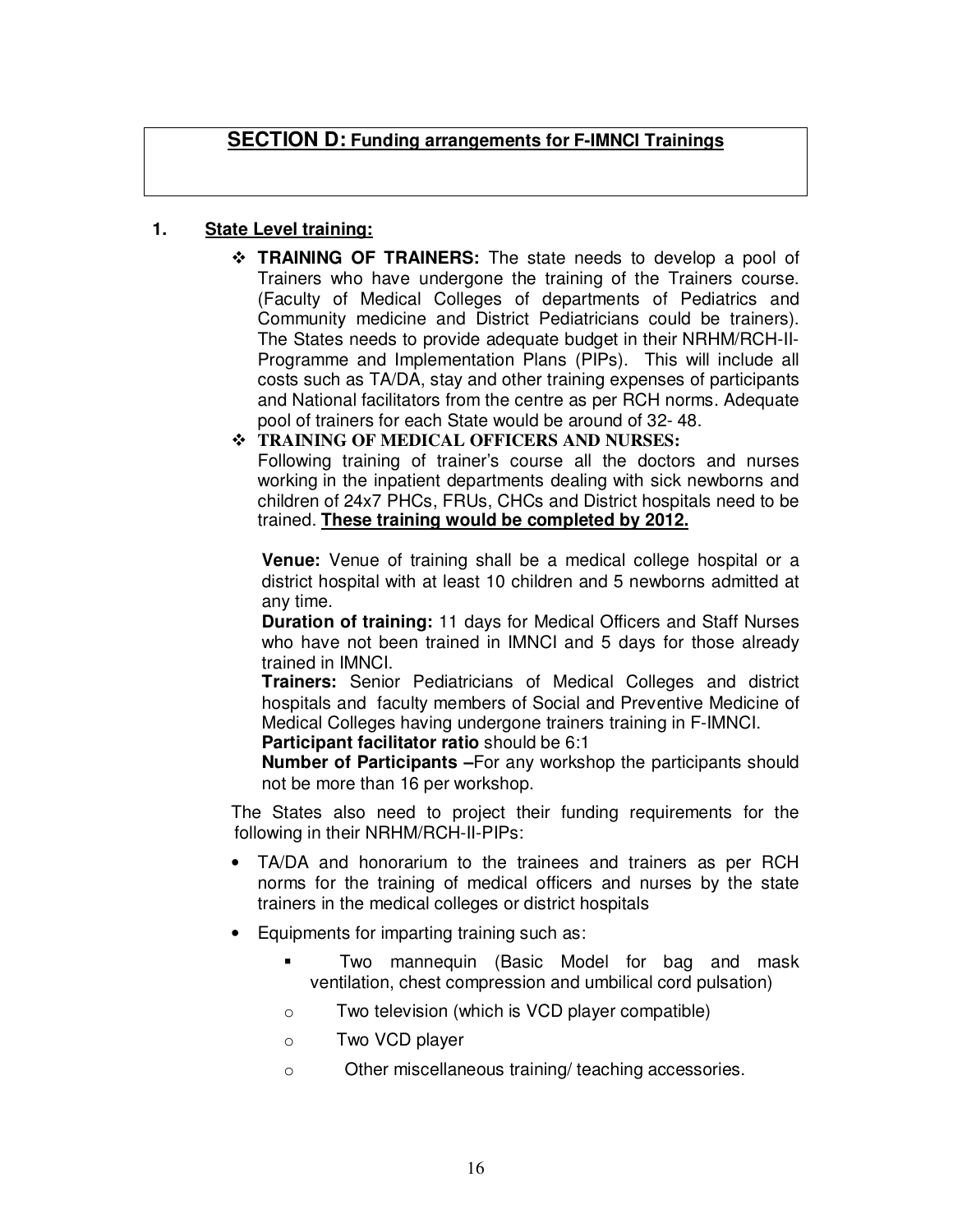### **2. Translation, printing and supply of training material:**

The soft copies of the modules, charts, booklets, videos and facilitators guides will be made available to the States for facilitating training under IMNCI. These will need to be and printed by the States depending on their needs. The funding requirements for the same may be projected in the State NRHM/RCH-II-PIPs under the NHM/RCH Programme. (Part A)

### **3. Field-level Monitoring Support, Follow up and Coordination:**

States may indicate under the NRHM/RCH-II PIPs funds for monitoring and follow up visits/meetings, coordination and other related activities for successful implementation of F-IMNCI trainings.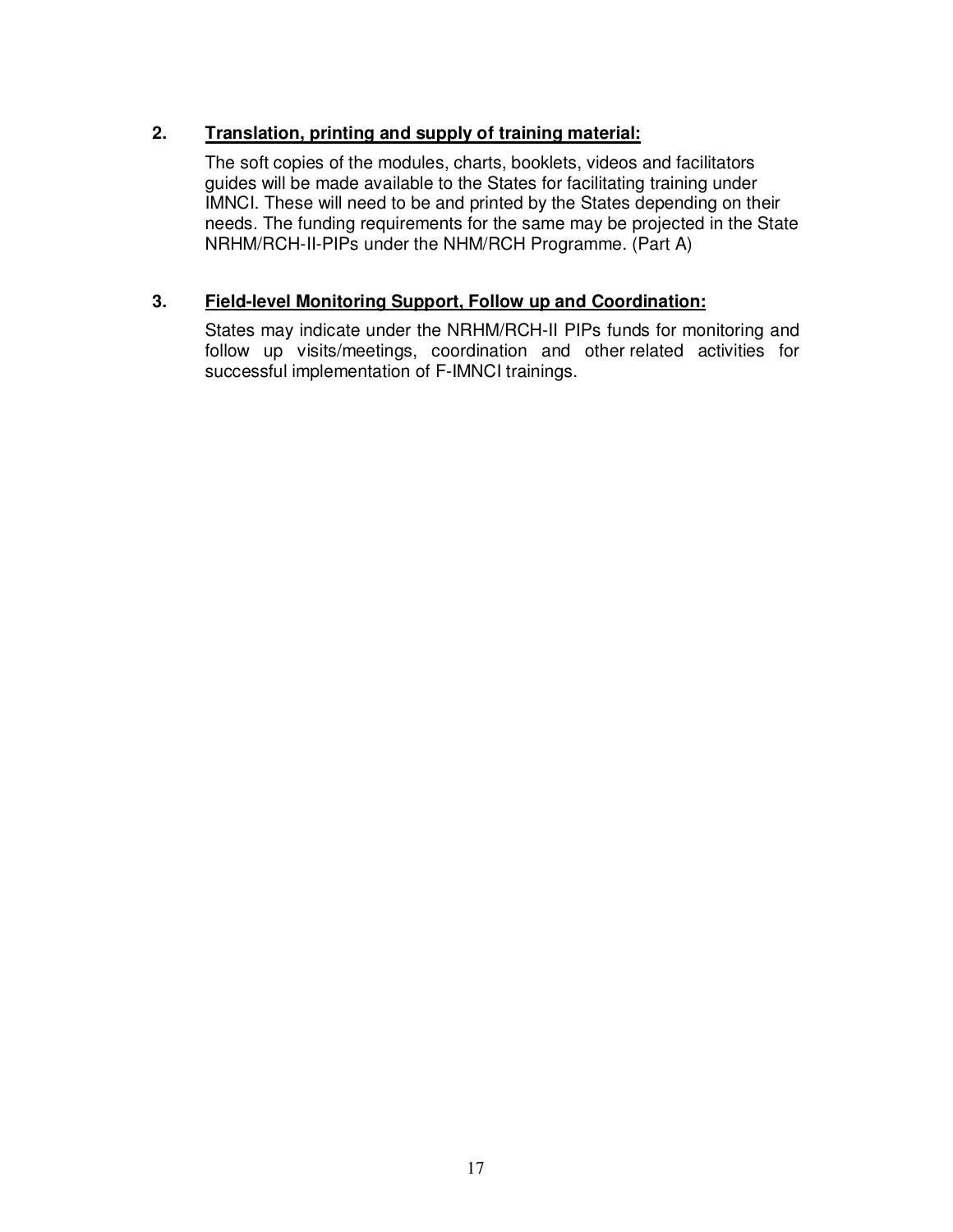# **Annexure-A**

#### **LIST OF EQUIPMENTS**

- Plastic / disposable syringes
- IV canulas (22G and 24G)
- Scalp vein set No. 22 and 24
- IV infusion sets (adult and pediatric)
- Face masks (all sizes)
- Self-inflating ventilation bag (all sizes)
- Nasogastric tube  $(8,10,12FG)$
- Suction catheter (6,8,10 FG)
- Laryngoscope
- Uncuffed tracheal tube (all sizes)
- Oropharyngeal airway (000-4 Guedel size)
- Oxygen Cylinders/Oxygen Concentrator
- Nasal prongs
- Suction machines
- Radiant Warmers
- Phototherapy unit
- Weighing machine( infant & adult)
- Stadiometer for height
- Infantometer for length
- Nebulisers/ MDI with spacer
- Glucometer with dextrostix
- Thermometers
- Gloves
- Torch
- Adhesive tape
- Cotton / gauze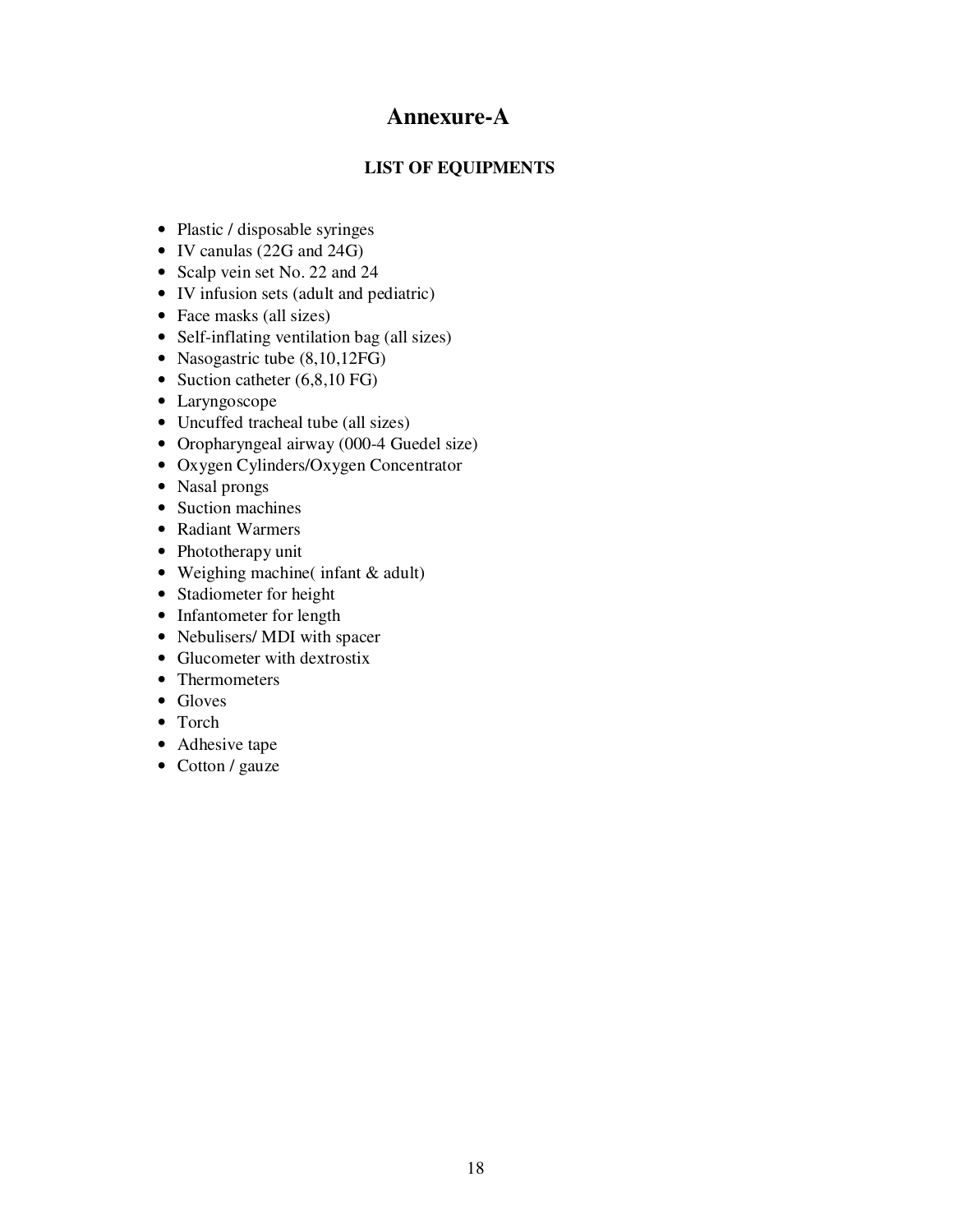# **Annexure - B**

### **LIST OF DRUGS**

#### **INJECTIONS**

- Adrenaline
- Dextrose (10%) and (25%)
- Diazepam
- Phenobarbitone
- Phenytoin sodium
- Pheniramine (Avil)
- Hydrocortisone
- Calcium gluconate
- Sodium bicarbonate
- Dopamine
- Antibiotics (Ampicillin, Gentamicin, Chloramphenicol,Cefotaxime,Ceftriaxone)
- Quinine
- Mannitol
- Potassium chloride(KCL)
- Vitamin K
- Nebuliser solution of salbutamol
- Water for injection

#### IV fluids

- Ringer's lactate
- Normal saline
- N/5 in 5\% dextrose
- 5% and 10% dextrose

#### Oral drugs

- ORS
- Cotrimoxazole pediatric tablets & Syrup
- Amoxycillin tablets & Syrup
- Zinc tablets
- Chloroquine tablets
- Paracetamol
- Vitamin A
- IFA tablets
- Doxycycline
- Salbutamol
- Anti-Tubercular drugs(INH, Rifampicin, Ethambutol, Pyrazinamide)
- Prednisolone tablets
- Frusemide tablets

Topical preparations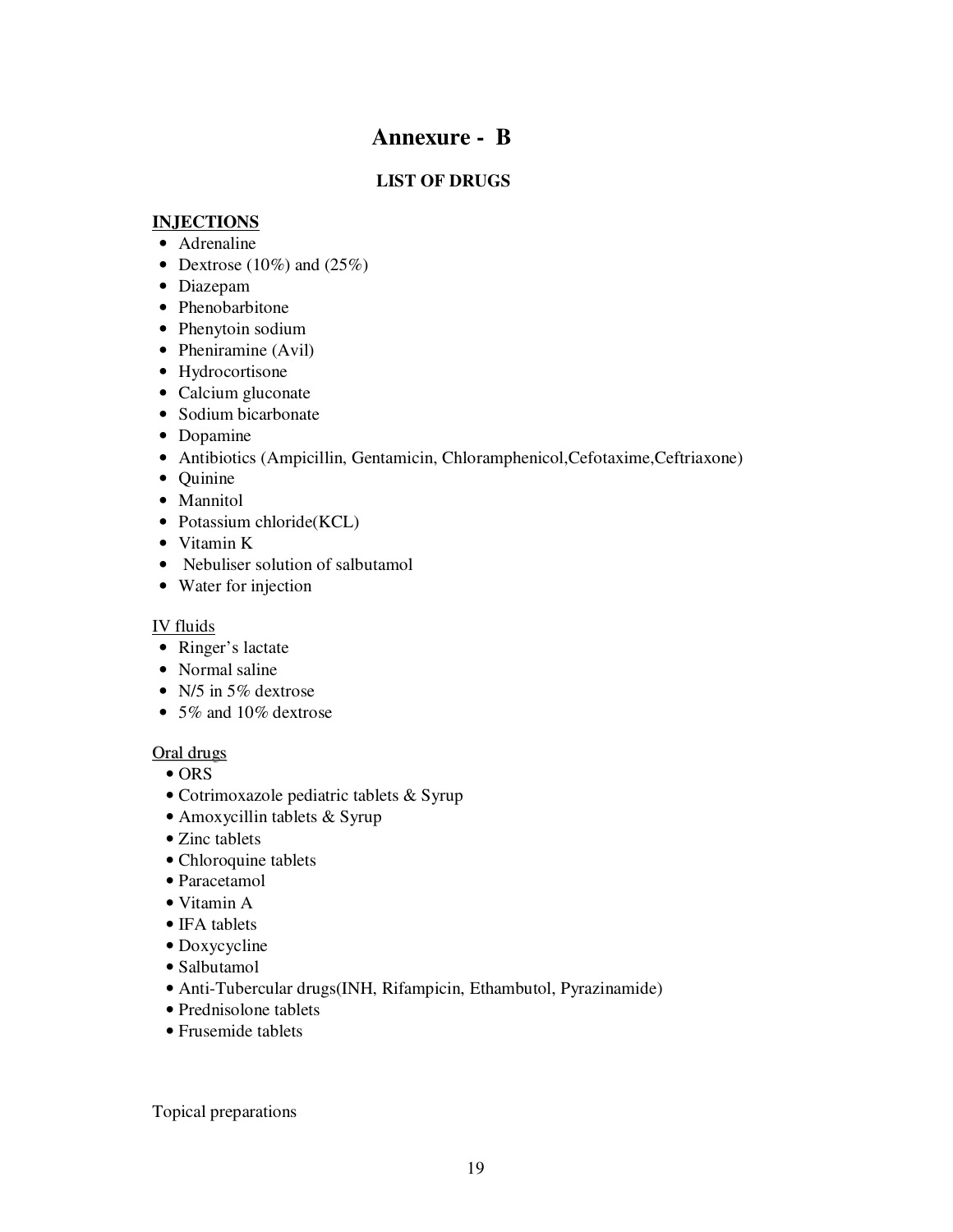- Gentian violet
- Tetracycline/Ciprofloxacin eye ointment
- Zinc ointment
- Spirit
- Glutraldehyde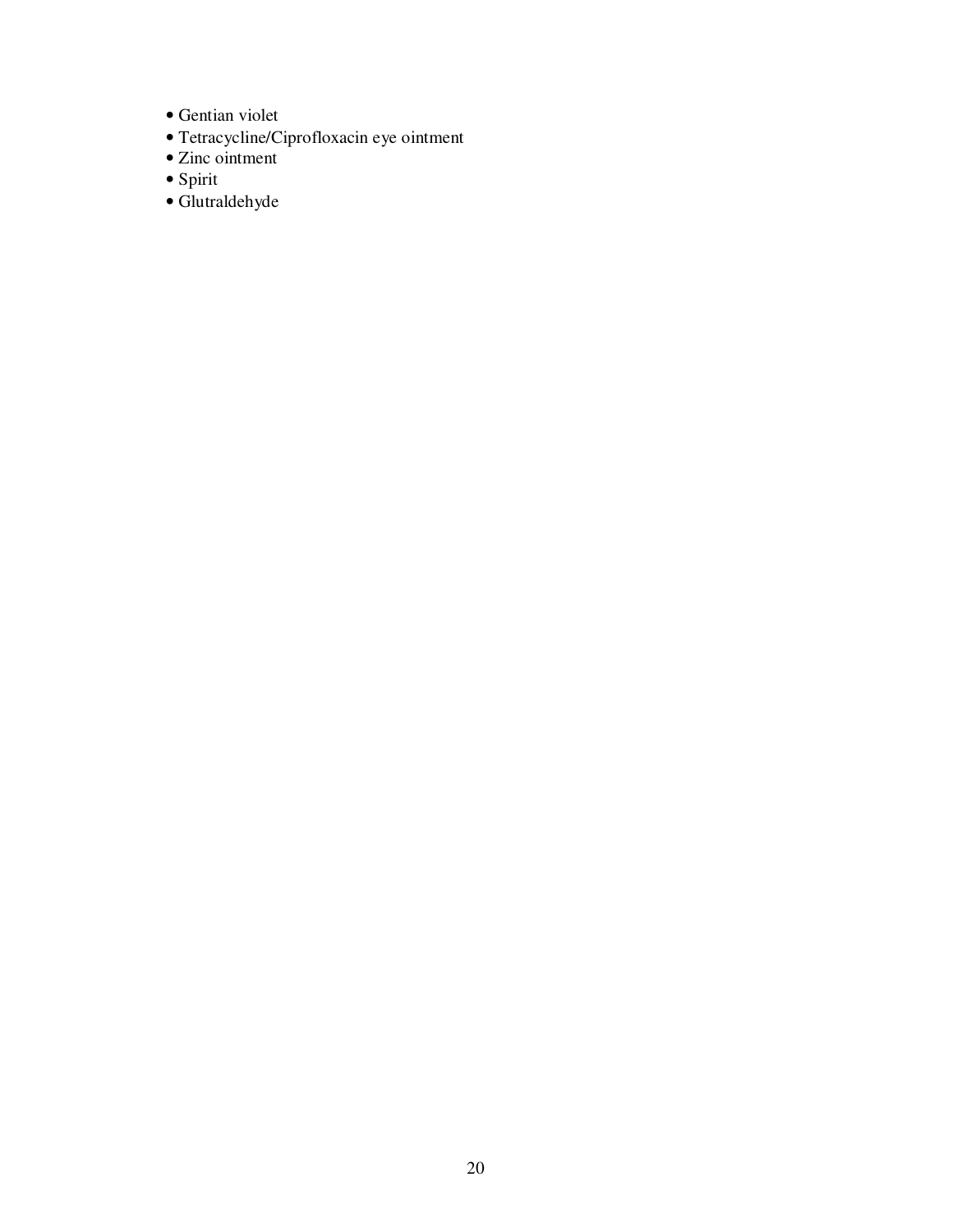# **ANNEXURE - C**

### **EMERGENCY KIT**

| <b>INJECTIONS</b>      | • Plastic / disposable syringes              |
|------------------------|----------------------------------------------|
| Adrenaline             | • IV canulas $(22G \text{ and } 24G)$        |
| Dextrose $(10\%)$      | • Scalp vein set No. 22 and 24               |
| Diazepam               | • IV infusion sets (adult and pediatric)     |
| Phenobarbitone         | • Face masks (all sizes)                     |
| • Pheniramine $(Avil)$ | • Self-inflating ventilation bag (all sizes) |
| Hydrocortisone         | • Nasogastric tube $(8,10,12FG)$             |
| Calcium gluconate      | • Suction catheter $(6, 8, 10)$ FG)          |
| • Sodium bicarbonate   | • Laryngoscope                               |
| Dopamine               | • Uncuffed tracheal tube (all sizes)         |
|                        | • Oropharyngeal airway (000-4 Guedel size)   |
| IV fluids              | Torch<br>$\bullet$                           |
| Ringer's lactate       | Adhesive tape                                |
| Normal saline          | • Cotton / gauze                             |
| $N/5$ in 5% Dextrose   | Gloves                                       |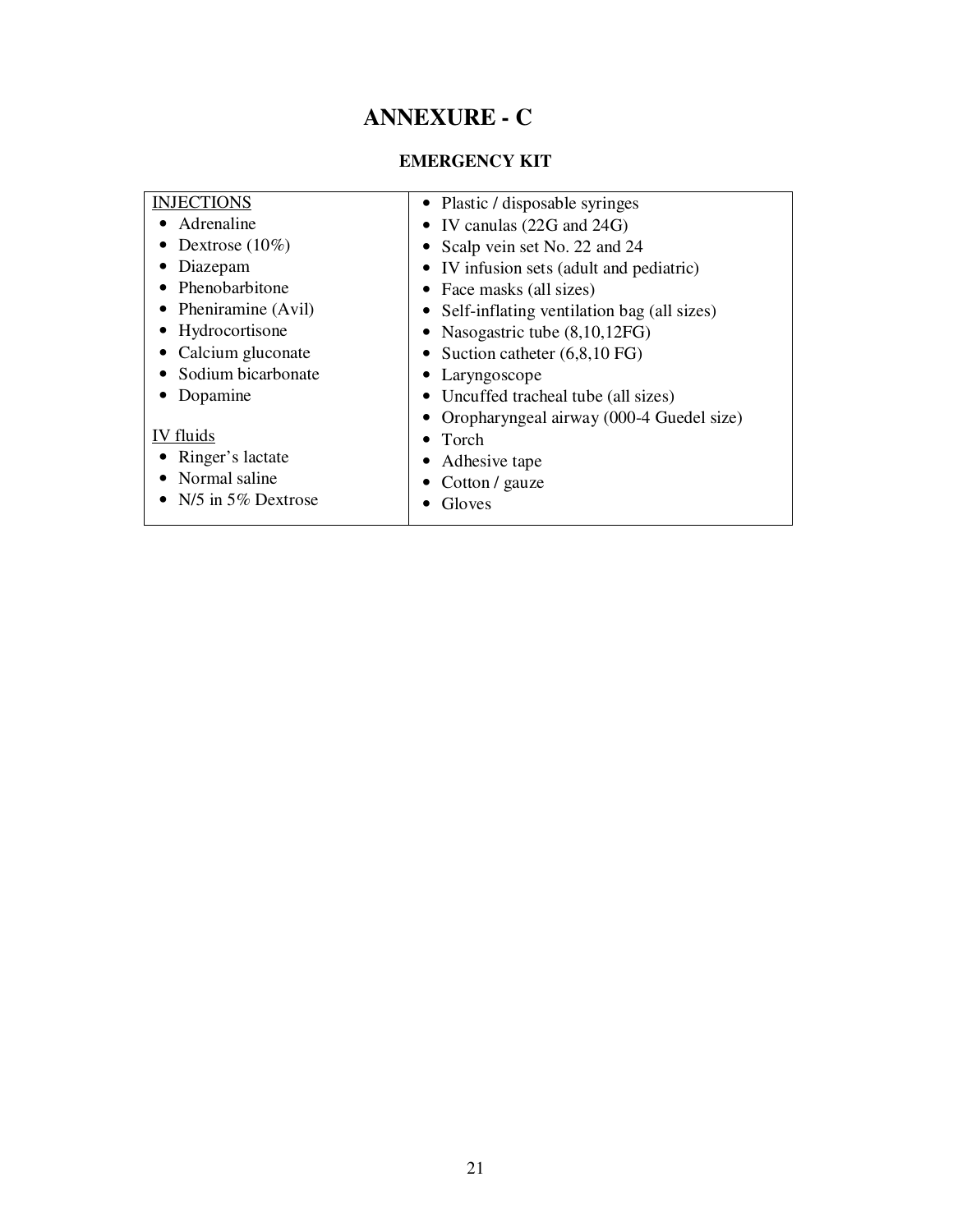### **ANNEXURE-D**

### **MONITORING TOOL:**

### **Form-1 – BASIC INFORMATION**

|                    | <u> FULLET – DANIC INTONWATION</u>                              |                        |  |
|--------------------|-----------------------------------------------------------------|------------------------|--|
|                    | Name of the Health Facility                                     |                        |  |
|                    | Address of the Health Facility                                  |                        |  |
|                    | Type of Health facility: PHC/ CHC/ District Hospital            |                        |  |
|                    |                                                                 | Designation            |  |
|                    |                                                                 |                        |  |
|                    |                                                                 |                        |  |
|                    | Total<br>A) Staff available:                                    | Exclusive for children |  |
|                    | Specialists                                                     |                        |  |
|                    | <b>Medical Officers</b>                                         |                        |  |
|                    | <b>Nurses</b>                                                   |                        |  |
|                    | Others                                                          |                        |  |
| B)<br>$\mathbf{C}$ | <b>Beds</b><br>Laboratory Facilities available: Round the clock | Limited time           |  |
|                    |                                                                 |                        |  |
| D)                 | <b>Blood Bank Facilities</b>                                    | Yes/No                 |  |
| E)                 | Is Emergency care available                                     | Yes/No                 |  |
| F)                 | Transport facilities available                                  | Yes/No                 |  |
| G)                 | Kitchen facility for children                                   | Yes/No                 |  |

H) Source of drinking water

I) Toilet facilities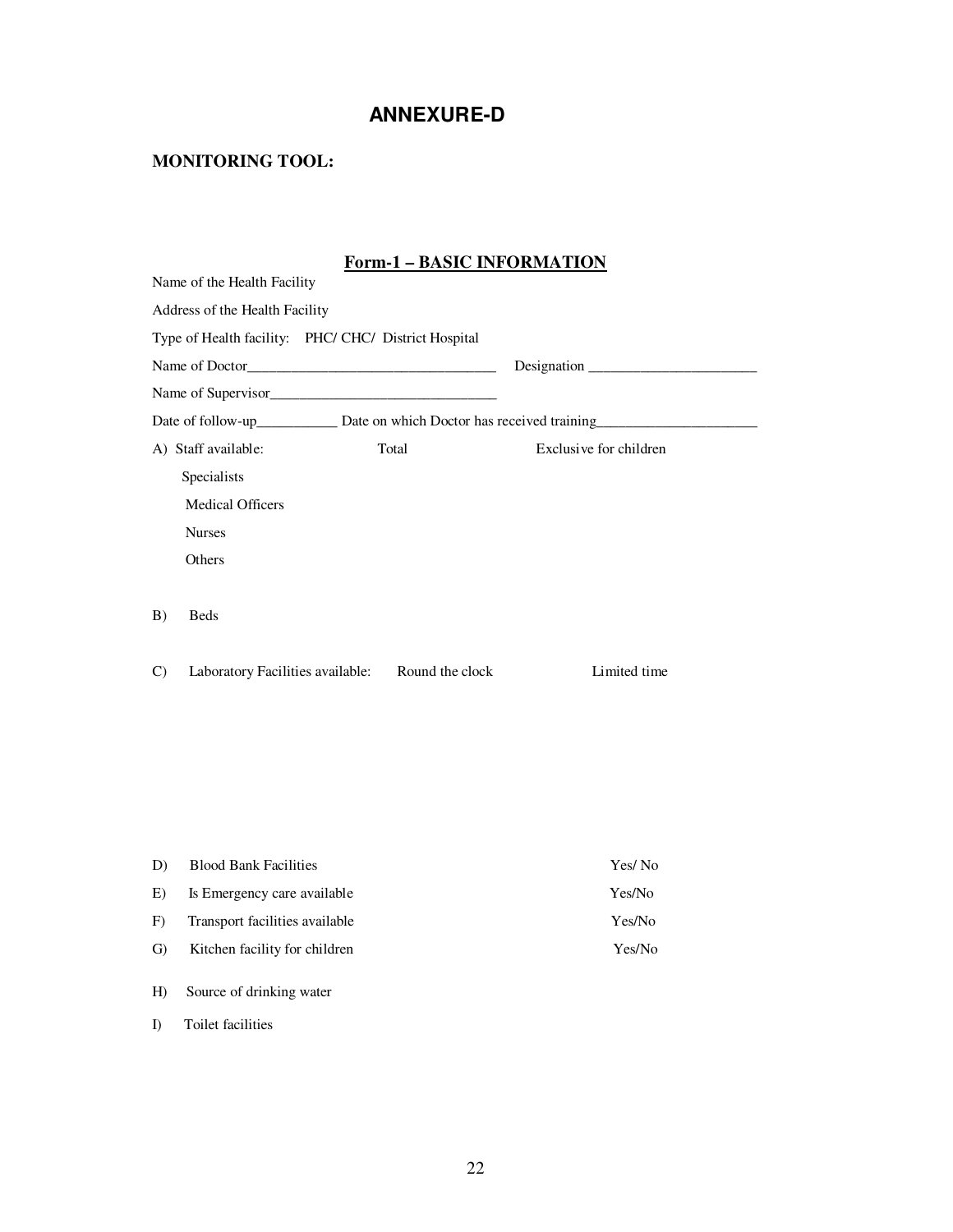### **Form-2 - Record Review Form**

| Name of<br>JOC<br>the contract of the contract of | JΡ' |
|---------------------------------------------------|-----|
|---------------------------------------------------|-----|

Date of follow-up\_\_\_\_\_\_\_\_\_\_\_\_\_\_\_\_\_ Date on which Doctor has received training\_

Period of record review: Starting Date:\_\_\_\_\_\_\_\_\_\_\_\_\_\_\_\_\_\_ last Date:

| Births:                                 |                        |
|-----------------------------------------|------------------------|
| 1 month prior to training               | 1 month after training |
| Number of deliveries                    |                        |
| Preterm                                 |                        |
| Term                                    |                        |
| No. of newborns requiring resuscitation |                        |

Young infants admitted:

| Diagnosis        | Before training | After training |
|------------------|-----------------|----------------|
| Septicaemia      |                 |                |
| Diarrhoea        |                 |                |
| Pneumonia        |                 |                |
| Meningitis       |                 |                |
| Jaundice         |                 |                |
| Low birth weight |                 |                |

Chidren admitted( 2 months up to 60 months):

| Diagnosis           | Before training | After training |
|---------------------|-----------------|----------------|
| Severe Pneumonia    |                 |                |
| Diarrhoea           |                 |                |
| Meningitis          |                 |                |
| Severe Malaria      |                 |                |
| Severe mainutrition |                 |                |

Referrals:

| <i>iversition</i> .<br>Young infants | Indication | Referral | Transport |
|--------------------------------------|------------|----------|-----------|
|                                      |            |          |           |
|                                      |            | facility | provided  |
|                                      |            |          |           |
|                                      |            |          |           |
|                                      |            |          |           |
|                                      |            |          |           |
|                                      |            |          |           |
|                                      |            |          |           |
|                                      |            |          |           |
|                                      |            |          |           |
|                                      |            |          |           |
|                                      |            |          |           |
|                                      |            |          |           |
|                                      |            |          |           |
|                                      |            |          |           |
|                                      |            |          |           |
|                                      |            |          |           |
|                                      |            |          |           |
|                                      |            |          |           |
|                                      |            |          |           |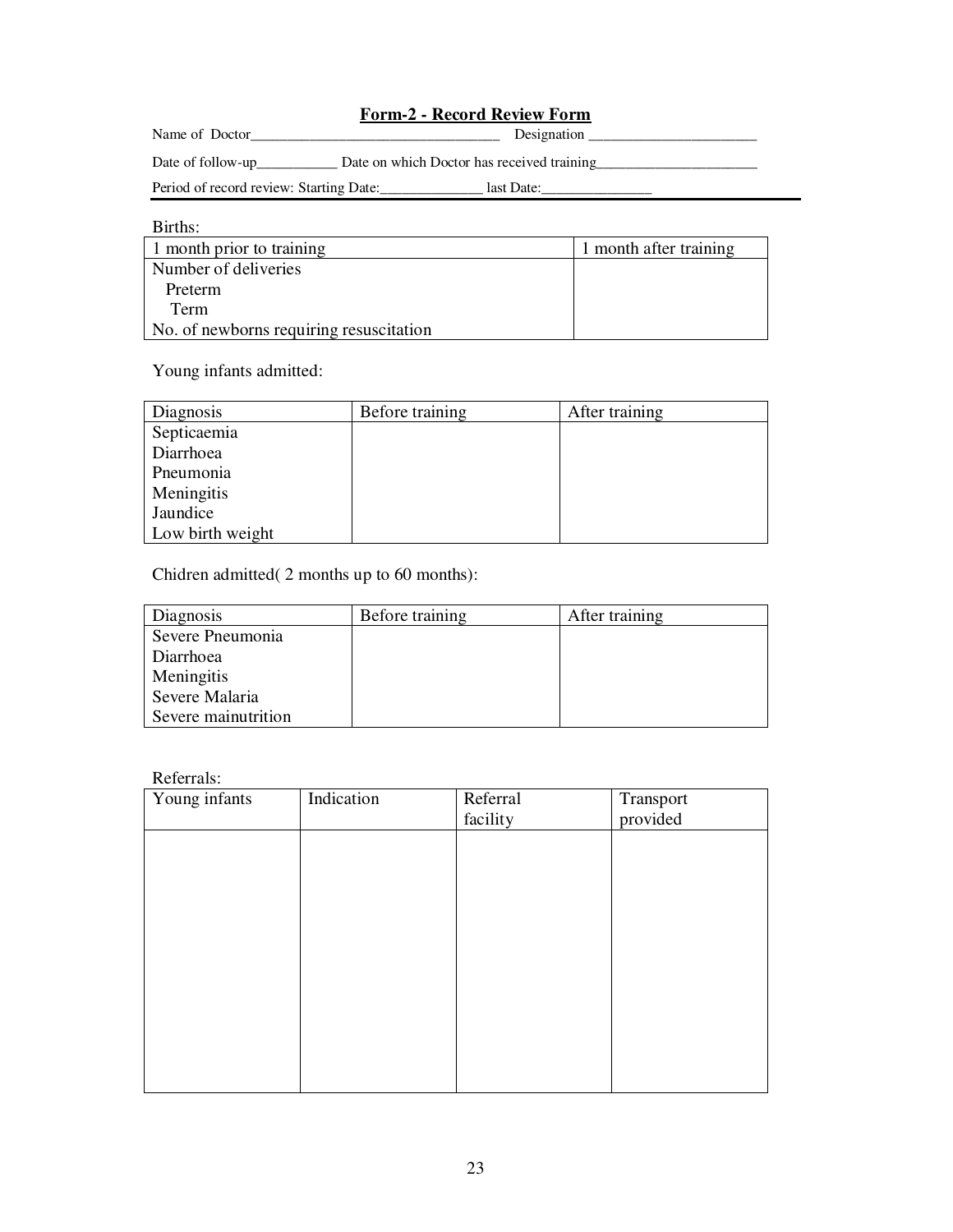#### Referrals:

| Children | Indication | Referral | Transport |
|----------|------------|----------|-----------|
|          |            | facility | provided  |
|          |            |          |           |
|          |            |          |           |
|          |            |          |           |
|          |            |          |           |
|          |            |          |           |
|          |            |          |           |
|          |            |          |           |
|          |            |          |           |
|          |            |          |           |
|          |            |          |           |
|          |            |          |           |
|          |            |          |           |
|          |            |          |           |

### Case fatality rate:

|                            | No. of cases | No. of deaths | Case fatality rate |
|----------------------------|--------------|---------------|--------------------|
| Young infants:             |              |               |                    |
| Up to 1 month              |              |               |                    |
| 1 month up to 2 months     |              |               |                    |
| Children with<br>severe    |              |               |                    |
| pneumonia                  |              |               |                    |
| Children with diarrhoea    |              |               |                    |
| Children with meningitis   |              |               |                    |
| with<br>Children<br>severe |              |               |                    |
| malaria                    |              |               |                    |
| Children<br>with<br>severe |              |               |                    |
| malnutrition               |              |               |                    |

Chart review:

| Age(up to 1 month) | Indication for admission | Correct management |
|--------------------|--------------------------|--------------------|
|                    |                          |                    |
|                    |                          |                    |
|                    |                          |                    |
|                    |                          |                    |
|                    |                          |                    |
|                    |                          |                    |
|                    |                          |                    |
|                    |                          |                    |
|                    |                          |                    |
|                    |                          |                    |
|                    |                          |                    |
|                    |                          |                    |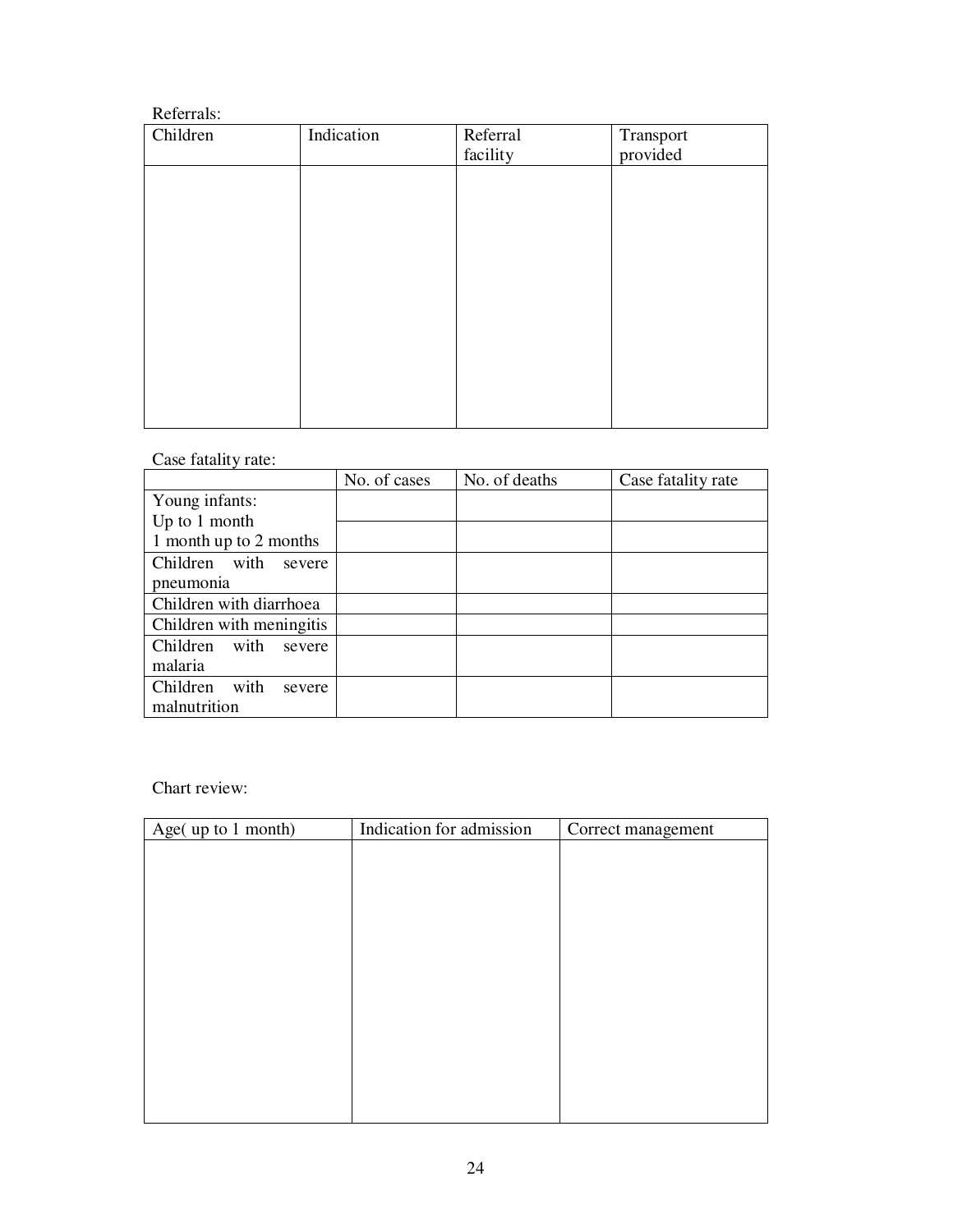|         |  |  | Age( 1 month up to 2   Indication for admission | Correct management |
|---------|--|--|-------------------------------------------------|--------------------|
| months) |  |  |                                                 |                    |
|         |  |  |                                                 |                    |
|         |  |  |                                                 |                    |
|         |  |  |                                                 |                    |
|         |  |  |                                                 |                    |
|         |  |  |                                                 |                    |
|         |  |  |                                                 |                    |
|         |  |  |                                                 |                    |
|         |  |  |                                                 |                    |
|         |  |  |                                                 |                    |
|         |  |  |                                                 |                    |
|         |  |  |                                                 |                    |
|         |  |  |                                                 |                    |
|         |  |  |                                                 |                    |
|         |  |  |                                                 |                    |
|         |  |  |                                                 |                    |

### Sick Children:

| Diagnosis           | No. of cases | No. of cases with Proportionate | of                 |
|---------------------|--------------|---------------------------------|--------------------|
|                     |              | correct                         | correctly<br>cases |
|                     |              | management                      | managed            |
| Severe pneumonia    |              |                                 |                    |
| with<br>Diarrhoea   |              |                                 |                    |
| dehydration         |              |                                 |                    |
| Meningitis          |              |                                 |                    |
| Severe malaria      |              |                                 |                    |
| Severe malnutrition |              |                                 |                    |

Name of Supervisor\_\_\_\_\_\_\_\_\_\_\_\_\_\_\_\_\_\_\_\_\_\_\_\_\_\_\_\_\_\_\_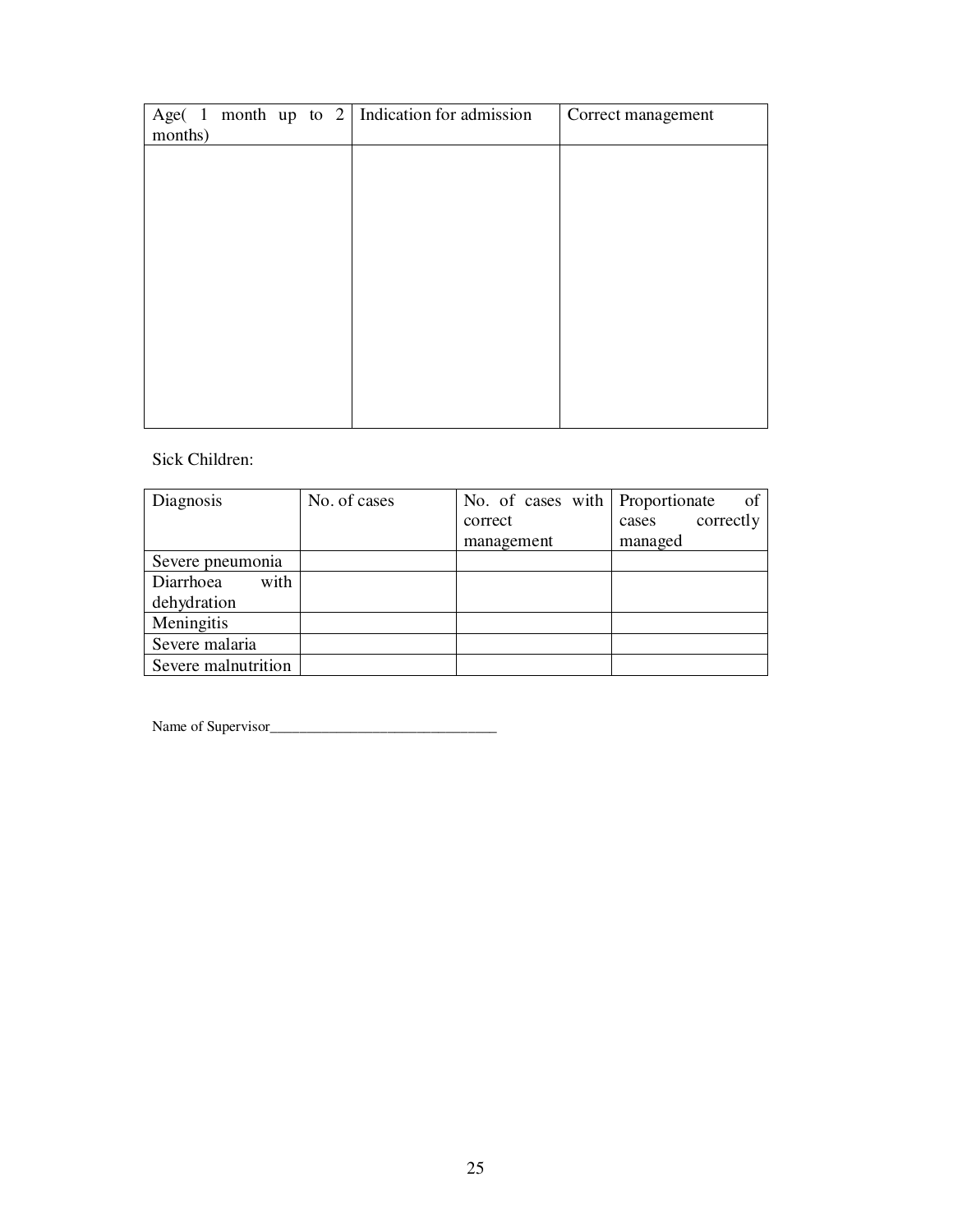### **Form 3: Facility Support**

Name of Doctor and Designation:

Date: \_\_\_\_\_\_\_\_\_\_\_\_\_\_\_\_ Type of Facility:\_\_\_\_\_\_\_\_\_\_\_\_\_\_\_\_

| Infrastructure                            | Observation                                    |
|-------------------------------------------|------------------------------------------------|
| Is<br>$\mathbf{1}$ .<br>emergency<br>care |                                                |
| available                                 |                                                |
| If yes:                                   |                                                |
| Is oxygen available                       |                                                |
| Is emergency kit available                |                                                |
| 2. Are deliveries conducted               |                                                |
| If yes:                                   |                                                |
| 2a. Is hand washing facility              |                                                |
| available                                 |                                                |
| 2b. Does newborn corner exist             |                                                |
| 3. Is blood bank available                |                                                |
| 4. Is transport available for             |                                                |
| referral                                  |                                                |
| 5. Is the referral centre within 2        |                                                |
| hours travelling time                     |                                                |
| 6. Number of pediatric beds at            |                                                |
| the centre                                |                                                |
|                                           |                                                |
| 7. Is oxygen available in ward            |                                                |
|                                           |                                                |
| 8. Is a source of potable drinking        |                                                |
| water available in ward                   |                                                |
| 9. Toilet facilities with running         |                                                |
| water available.                          |                                                |
| 10. General cleanliness of the            |                                                |
| ward                                      |                                                |
| 11. Biomedical waste segregation          |                                                |
| practiced                                 |                                                |
| 12. Is kitchen available for              |                                                |
| preparing diet for children               |                                                |
| <b>Equipment</b>                          |                                                |
| 1. Is functional weighing scale           |                                                |
| available                                 |                                                |
| 2. Is<br>functional<br>phototherapy       |                                                |
| available                                 |                                                |
| 3. Is functional radiant warmer           |                                                |
| available                                 |                                                |
| 4. Are bag & mask of different            |                                                |
| sizes available                           |                                                |
| 5. Is functional suction machine          |                                                |
| available<br>6.<br>Is<br>functional       |                                                |
| nebuliser<br>available                    |                                                |
| <b>Supplies</b>                           | No. of weeks available<br><b>Stock in hand</b> |
|                                           |                                                |
| ORS packets<br>1.                         |                                                |
| 2.<br>Cotrimoxazole tab.                  |                                                |
|                                           |                                                |
| 3.<br>Paracetamol tab.                    |                                                |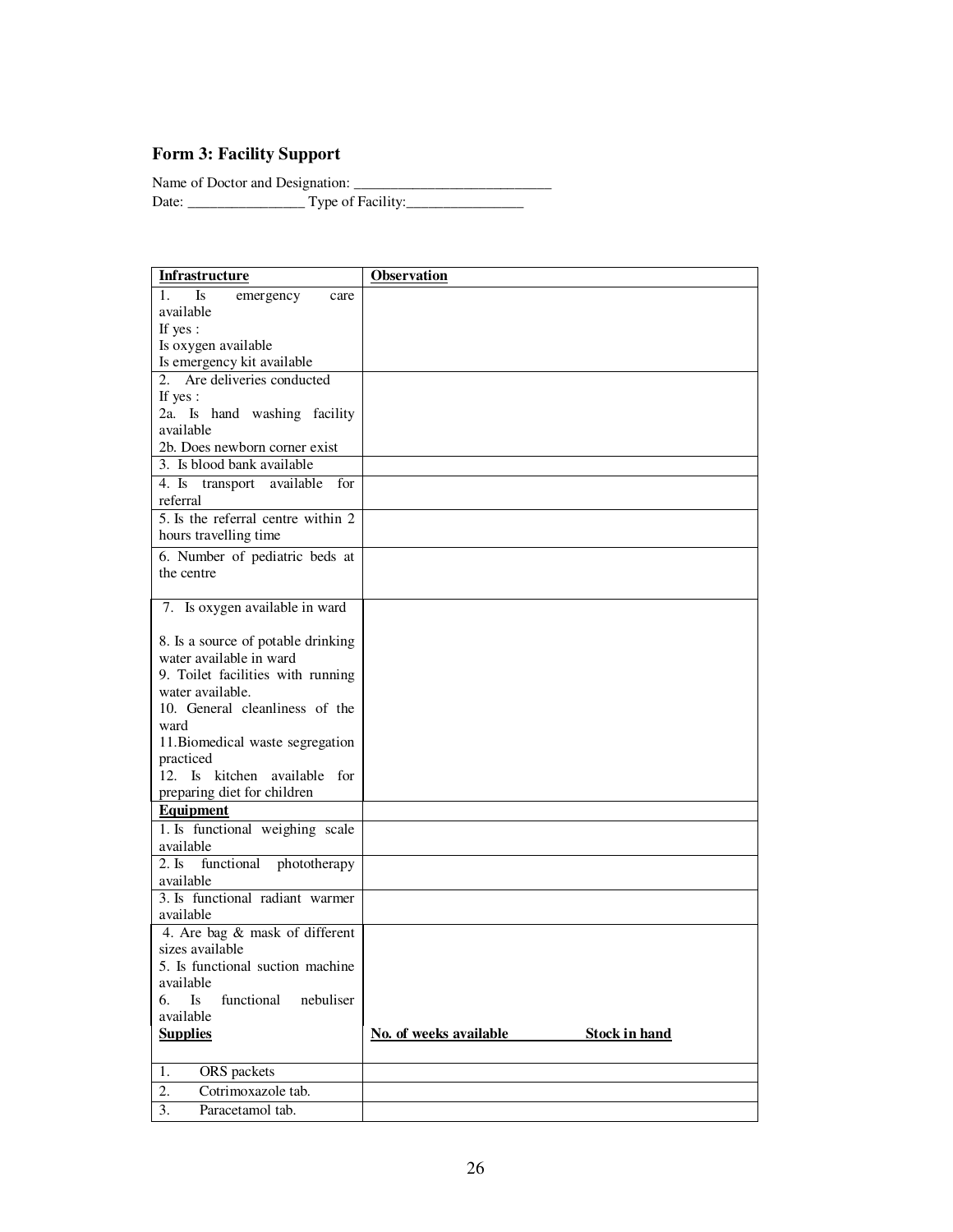| 4.  | Inj. Diazepam                      |  |
|-----|------------------------------------|--|
| 5.  | Inj. Ampicillin                    |  |
| 6.  | Inj. Gentamicin                    |  |
| 7.  | Ringer's lactate                   |  |
| 8.  | Isolyte-P                          |  |
| 9.  | Salbutamol respiratory<br>solution |  |
| 10. | 10% Dextrose                       |  |
| 11. | Dextrostix                         |  |
| 12. | IV canulas                         |  |
| 13. | Nasal prongs/Catheter              |  |
| 14. | Infant feeding tube                |  |

**Observation if any:**

Name of Supervisor: \_\_\_\_\_\_\_\_\_\_\_\_\_\_\_\_\_\_\_\_\_\_\_,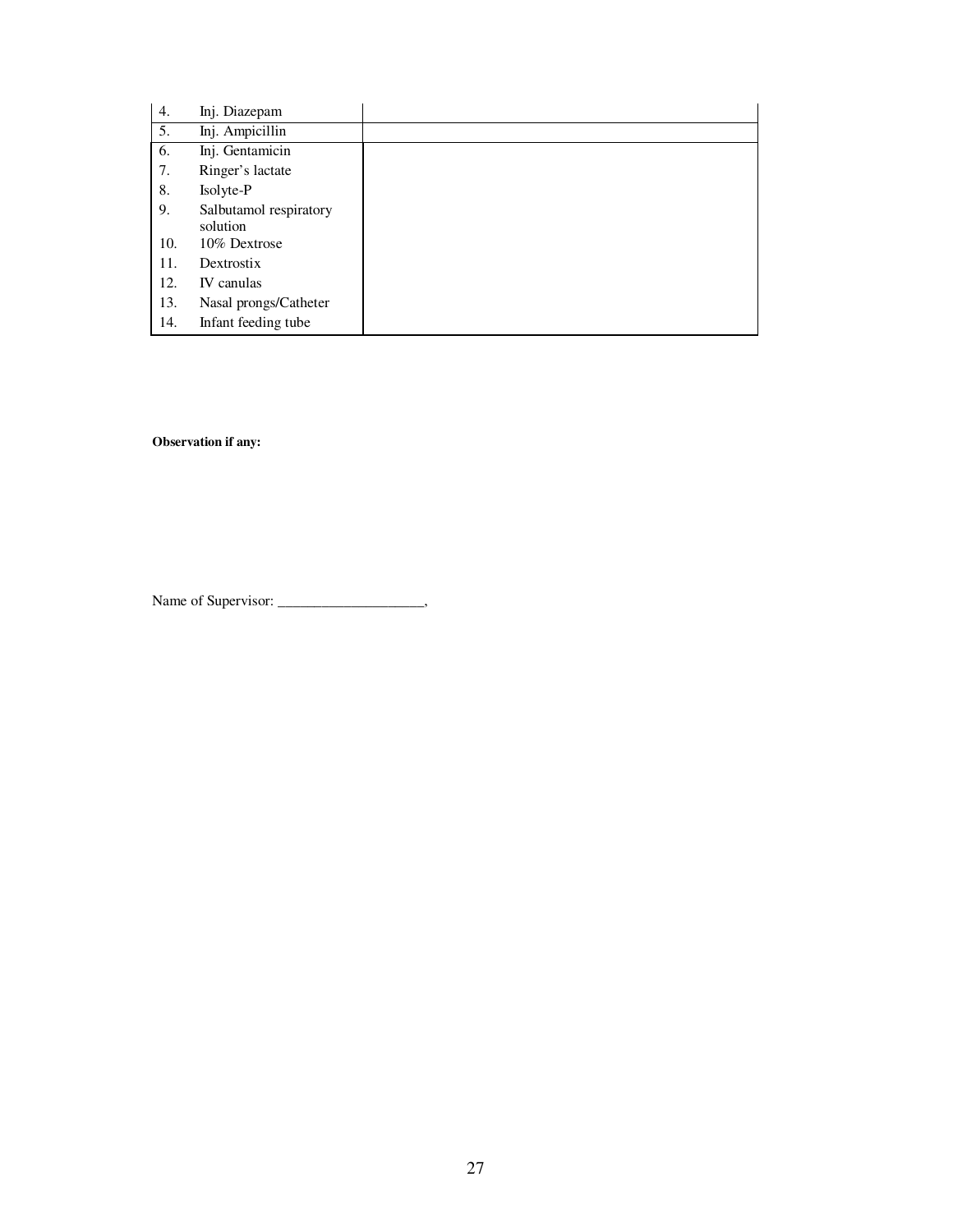#### **Form No. 4: REPORT OF FOLLOW-UP VISIT**

Name of doctor & Designation: \_\_\_\_\_\_\_\_\_\_\_\_\_\_\_\_\_\_\_\_\_\_\_\_\_\_\_ Date: \_\_\_\_\_\_\_\_\_\_\_\_\_\_\_\_

Type of Facility: \_\_\_\_\_\_\_\_\_\_\_\_\_\_\_\_\_\_\_\_\_\_\_\_\_\_\_\_\_\_\_\_\_\_\_\_

After review, leave one copy with Doctor and keep one with you

| <b>Results of visit</b> | $\mbox{Strengths}$ | $\bold{Problems}$ |                  |
|-------------------------|--------------------|-------------------|------------------|
|                         |                    |                   | Actions required |
| <b>Case management</b>  |                    |                   |                  |
|                         |                    |                   |                  |
|                         |                    |                   |                  |
|                         |                    |                   |                  |
|                         |                    |                   |                  |
|                         |                    |                   |                  |
|                         |                    |                   |                  |
|                         |                    |                   |                  |
|                         |                    |                   |                  |
|                         |                    |                   |                  |
|                         |                    |                   |                  |
|                         |                    |                   |                  |
|                         |                    |                   |                  |
|                         |                    |                   |                  |
| <b>Facility support</b> |                    |                   |                  |
|                         |                    |                   |                  |
| 1. Infrastructure       |                    |                   |                  |
|                         |                    |                   |                  |
|                         |                    |                   |                  |
|                         |                    |                   |                  |
|                         |                    |                   |                  |
|                         |                    |                   |                  |
|                         |                    |                   |                  |
|                         |                    |                   |                  |
|                         |                    |                   |                  |
|                         |                    |                   |                  |
|                         |                    |                   |                  |
| 2. Staff                |                    |                   |                  |
|                         |                    |                   |                  |
|                         |                    |                   |                  |
|                         |                    |                   |                  |
|                         |                    |                   |                  |
|                         |                    |                   |                  |
|                         |                    |                   |                  |
| 3. Lab. services        |                    |                   |                  |
|                         |                    |                   |                  |
|                         |                    |                   |                  |
|                         |                    |                   |                  |
|                         |                    |                   |                  |